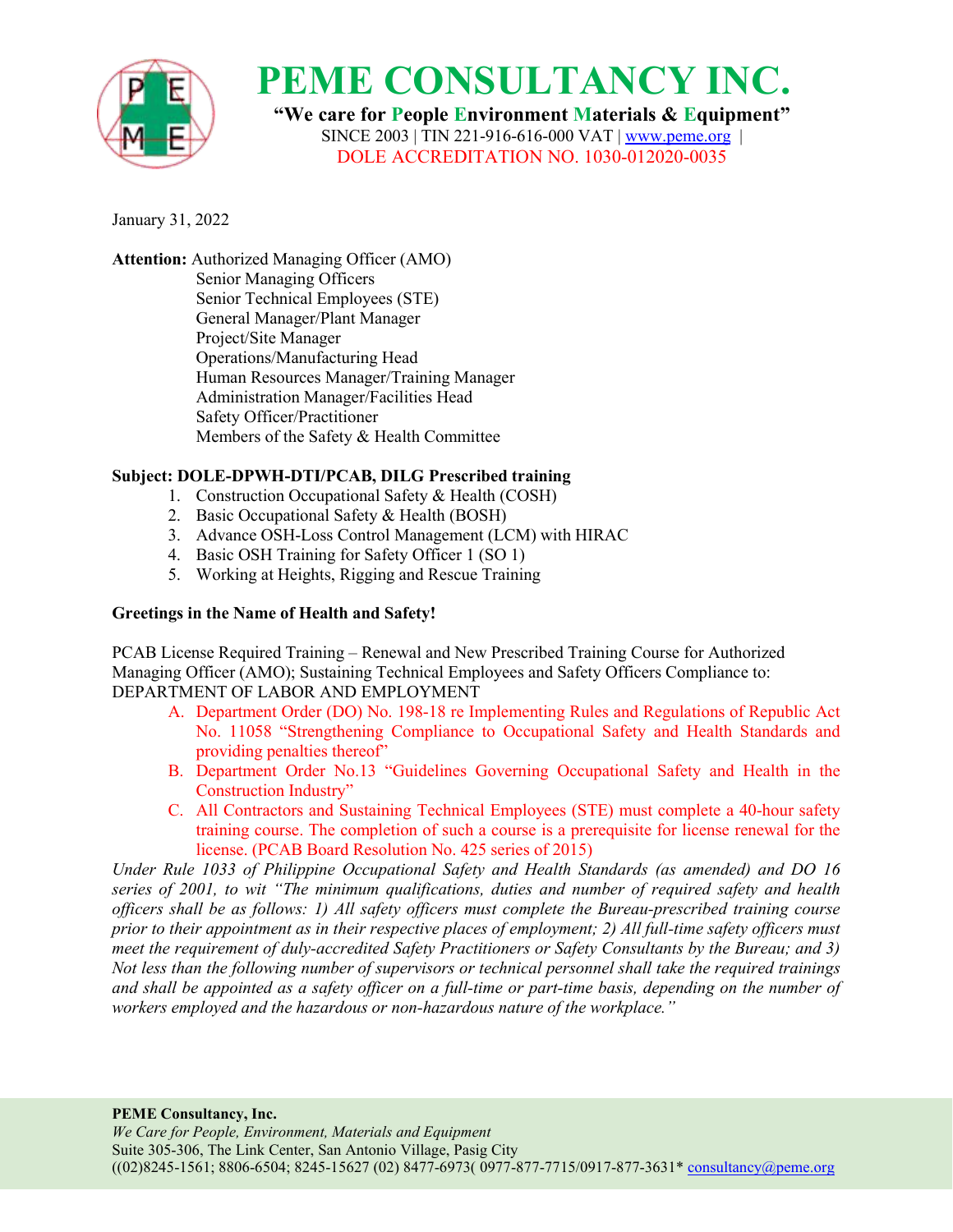

**PEME CONSULTANCY INC. "We care for People Environment Materials & Equipment"** SINCE 2003 | TIN 221-916-616-000 VAT | [www.peme.org](http://www.peme.org) |

DOLE ACCREDITATION NO. 1030-012020-0035

## **PEME Consultancy Inc**., an **accredited Safety Training Organization (STO) ofthe DOLE-OSHC**,

believes that health and safety should be available for all. It is for this reason that we would like to invite your employees to attend our *Public Training Course (PTC).*

| Month        | Day/s                                        | <b>Training Course</b>                                                                              |
|--------------|----------------------------------------------|-----------------------------------------------------------------------------------------------------|
| February     | 7-11 (Mon-Fri)<br><b>WEBINAR</b>             | <b>Construction Occupational Safety &amp; Health (COSH)*SO2</b>                                     |
| February     | 14-18 (Mon-Fri)<br><b>WEBINAR</b>            | <b>Basic Occupational Safety &amp; Health (BOSH)*SO2</b>                                            |
| February     | 21-23 (Mon-Wed)                              | <b>Training of Trainers (TOT)</b>                                                                   |
| March        | 7-11 (Mon-Fri)                               | <b>Construction Occupational Safety &amp; Health (COSH)*SO2</b>                                     |
| March        | 14-18 (Mon-Fri)<br><b>WEBINAR</b>            | <b>Basic Occupational Safety &amp; Health (BOSH)*SO2</b>                                            |
| March        | 21-25 (Mon-Fri)<br><b>WEBINAR</b>            | Loss Control Management (LCM) - Advanced OSH*& HIRAC<br>(SO3)                                       |
| March        | 28-31 April 1<br>(Mon-Fri)<br><b>WEBINAR</b> | <b>Advanced OSH-Safety Program Audit (SPA)</b>                                                      |
| April        | $4-8$ (Mon-Fri)<br><b>WEBINAR</b>            | <b>Basic Occupational Safety &amp; Health (BOSH)*SO2</b>                                            |
| April        | 18-22 (Mon-Fri)<br><b>WEBINAR</b>            | <b>Construction Occupational Safety &amp; Health (COSH)*SO2</b>                                     |
| <b>April</b> | 27 (Wed)<br><b>WEBINAR</b>                   | <b>Mandatory Basic Occupational Safety and Health Training for</b><br><b>Safety Officer 1 (SO1)</b> |
| <b>May</b>   | 9-13 (Mon-Fri)<br><b>WEBINAR</b>             | <b>Basic Occupational Safety &amp; Health (BOSH)*SO2</b>                                            |
| <b>May</b>   | 16-20 (Mon-Fri)<br><b>WEBINAR</b>            | <b>Construction Occupational Safety &amp; Health (COSH)*SO2</b>                                     |
| <b>May</b>   | 25 (Wed)<br><b>WEBINAR</b>                   | <b>Mandatory Basic Occupational Safety and Health Training for</b><br><b>Safety Officer 1 (SO1)</b> |
| June         | 6-10 (Mon-Fri)                               | Loss Control Management (LCM) - Advanced OSH*& HIRAC<br>(SO3)                                       |
| June         | 13-17 (Wed-Thu)<br><b>WEBINAR</b>            | <b>Basic Occupational Safety &amp; Health (BOSH)*SO2</b>                                            |
| June         | 20-24 (Mon-Fri)<br><b>WEBINAR</b>            | <b>Construction Occupational Safety &amp; Health (COSH)*SO2</b>                                     |
| July         | 11-15 (Mon-Fri)<br><b>WEBINAR</b>            | <b>Basic Occupational Safety &amp; Health (BOSH)*SO2</b>                                            |
| July         | 18-22 (Mon-Fri)<br><b>WEBINAR</b>            | <b>Construction Occupational Safety &amp; Health (COSH)*SO2</b>                                     |

### **PEME Consultancy, Inc.**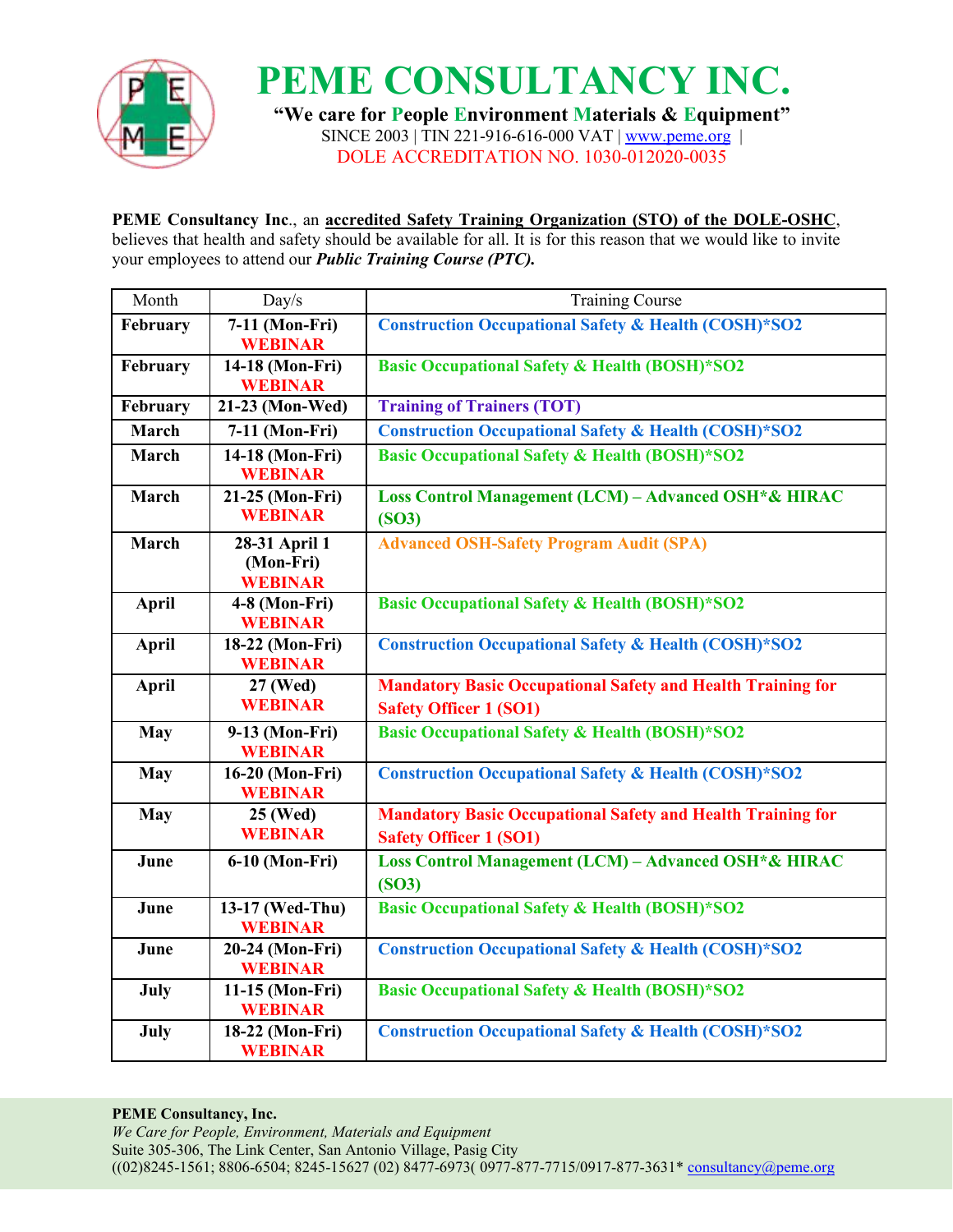

**"We care for People Environment Materials & Equipment"** SINCE 2003 | TIN 221-916-616-000 VAT | [www.peme.org](http://www.peme.org) | DOLE ACCREDITATION NO. 1030-012020-0035

| July             | 27 (Wed-Thu)<br><b>WEBINAR</b>     | <b>Mandatory Basic Occupational Safety and Health Training for</b><br><b>Safety Officer 1 (SO1)</b> |
|------------------|------------------------------------|-----------------------------------------------------------------------------------------------------|
| <b>August</b>    | $1-5$ (Mon-Fri)<br><b>WEBINAR</b>  | <b>Advanced OSH-Safety Program Audit (SPA)</b>                                                      |
| <b>August</b>    | 8-12 (Mon-Fri)<br><b>WEBINAR</b>   | <b>Construction Occupational Safety &amp; Health (COSH)*SO2</b>                                     |
| <b>August</b>    | 15-19 (Wed-Thu)<br><b>WEBINAR</b>  | <b>Basic Occupational Safety &amp; Health (BOSH)*SO2</b>                                            |
| <b>August</b>    | 24 (Mon-Fri)<br><b>WEBINAR</b>     | <b>Mandatory Basic Occupational Safety and Health Training for</b><br><b>Safety Officer 1 (SO1)</b> |
| <b>September</b> | 5-9 (Mon-Fri)<br><b>WEBINAR</b>    | Loss Control Management (LCM) - Advanced OSH*& HIRAC<br>(SO3)                                       |
| September        | $12-16(Mon-Fri)$<br><b>WEBINAR</b> | <b>Basic Occupational Safety &amp; Health (BOSH)*SO2</b>                                            |
| September        | 19-23 (Mon-Fri)<br><b>WEBINAR</b>  | <b>Construction Occupational Safety &amp; Health (COSH)*SO2</b>                                     |
| September        | 27-29 (Mon-Fri)<br><b>WEBINAR</b>  | <b>Training of Trainers (TOT)</b>                                                                   |
| October          | <b>5 (Wed)</b><br><b>WEBINAR</b>   | <b>Mandatory Basic Occupational Safety and Health Training for</b><br><b>Safety Officer 1 (SO1)</b> |
| October          | 10-14 (Mon-Fri)<br><b>WEBINAR</b>  | <b>Basic Occupational Safety &amp; Health (BOSH)*SO2</b>                                            |
| October          | 24-28 (Mon-Fri)<br><b>WEBINAR</b>  | <b>Construction Occupational Safety &amp; Health (COSH)*SO2</b>                                     |
| <b>November</b>  | 7-11 (Mon-Fri)<br><b>WEBINAR</b>   | <b>Basic Occupational Safety &amp; Health (BOSH)*SO2</b>                                            |
| <b>November</b>  | 14-18 (Mon-Fri)<br><b>WEBINAR</b>  | <b>Construction Occupational Safety &amp; Health (COSH)*SO2</b>                                     |
| <b>November</b>  | 21-25 (Mon-Fri)<br><b>WEBINAR</b>  | Loss Control Management (LCM) - Advanced OSH*& HIRAC<br>(SO3)                                       |
| <b>December</b>  | 5-9 (Mon-Fri)<br><b>WEBINAR</b>    | <b>Basic Occupational Safety &amp; Health (BOSH)*SO2</b>                                            |
| <b>December</b>  | 12-16 (Mon-Fri)<br><b>WEBINAR</b>  | <b>Construction Occupational Safety &amp; Health (COSH)*SO2</b>                                     |

**\*Requirement for the appointment of a Safety Officer as per OSHS Rule 1030 (as amended), DO 198-18, IRR of Republic Act 11058.**

### **The registration fee is inclusive of the following:**

- *E-learning Manual*
- *Identification Card (Qualified Safety Of icer 1, 2 & 3)*
- *Certificate of Completion (in accordance with OSHC-DOLE Standards)*

#### **PEME Consultancy, Inc.**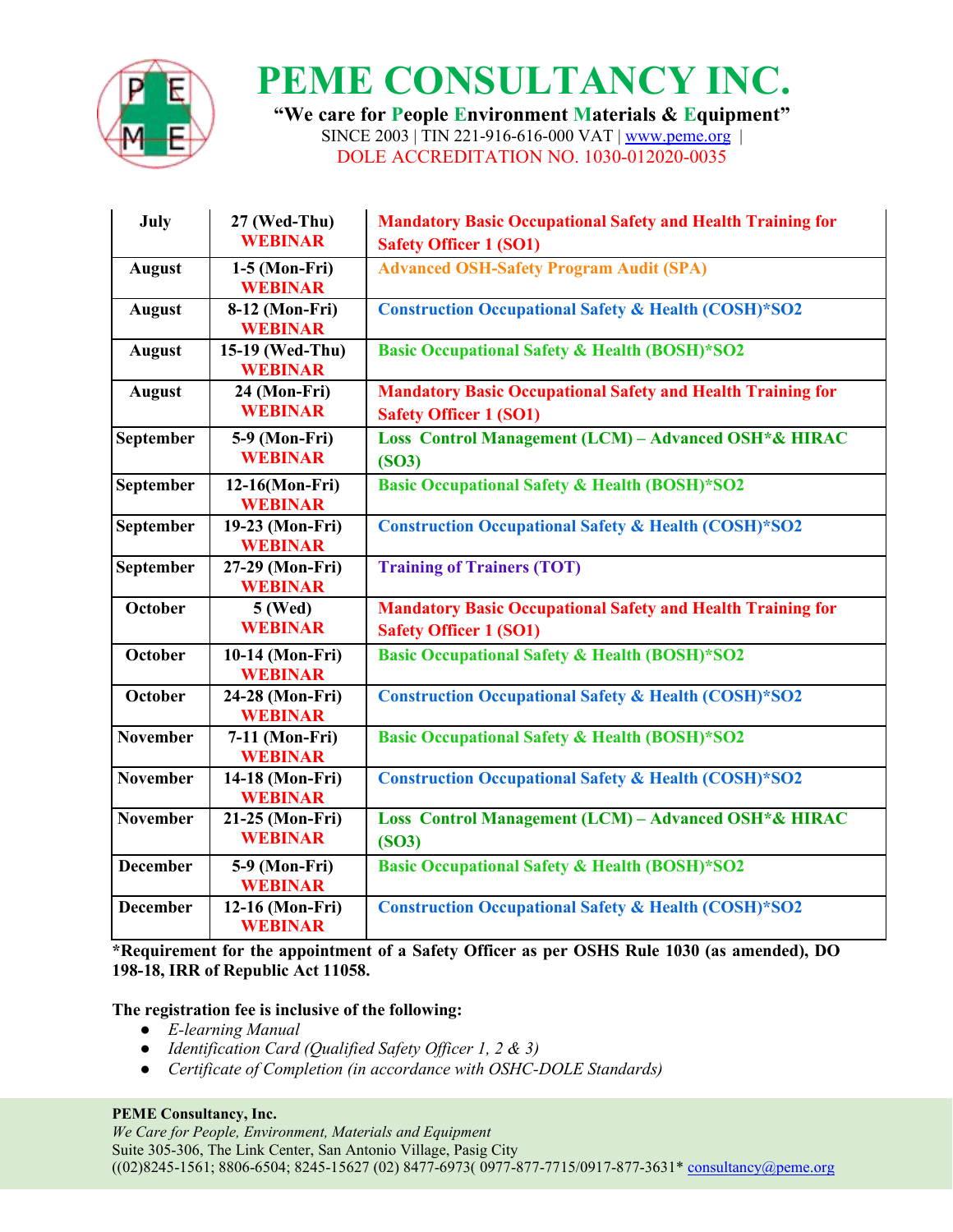

**"We care for People Environment Materials & Equipment"** SINCE 2003 | TIN 221-916-616-000 VAT | [www.peme.org](http://www.peme.org) | DOLE ACCREDITATION NO. 1030-012020-0035

**Why is our training unique?**

- **• The** latest **ideas** and best practices you can use to design, develop and enhance your existing OSH Program
- **Focus on new approaches** that are being adopted and sharing tools that will help you make real improvements
- **Practical and interactive games** that will provide a unique learning experience in a relaxed and informal environment

Participants will receive a training that will be like no other: **concise, understandable and extremely applicable** as we apply the latest training techniques and methodologies called **"Accelerated Learning".** The use of **"Accelerated Learning"** in creating the right environment will ensure that all senses are stimulated, thereby more effectively ensuring learning is committed to memory in a way that is **both creative and enjoyable**.

### **REGISTRATION FEE Per Delegate:**

- **SO1- Eight(8) Hour plus Two(2) Hours TOT: (Php1,500.00) Plus 12% VAT**
- **SO2- COSH, BOSH,SPA: (Php5,000.00) Plus 12% VAT**
- **SO3- LCM with HIRAC: (Php6,000.00) Plus 12% VAT**
- **Working at Heights, Rigging and Rope Rescue Training : (Php2,000.00)**
- **WAH - (Lecture, Written and Actual demonstration)**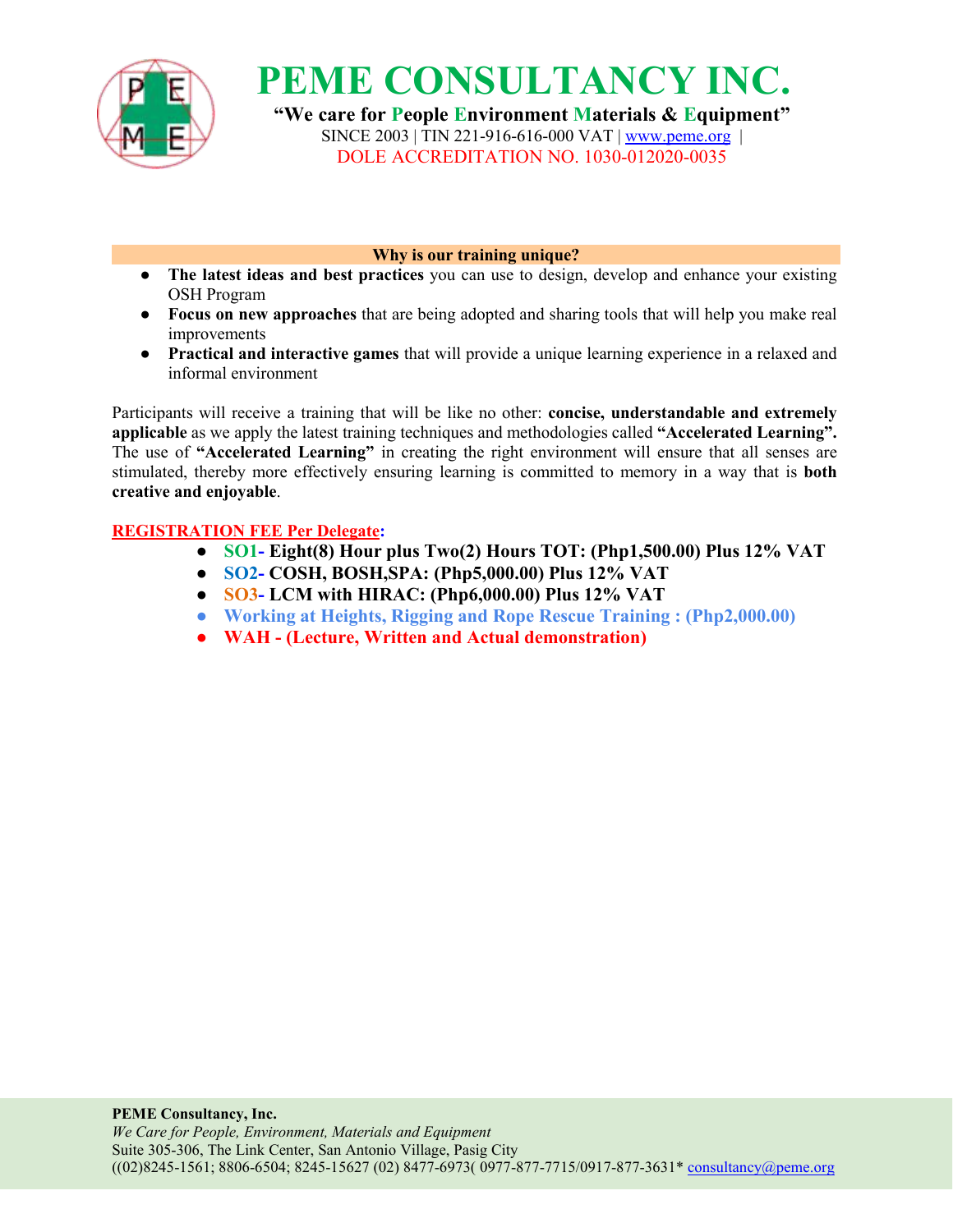

**"We care for People Environment Materials & Equipment"** SINCE 2003 | TIN 221-916-616-000 VAT | [www.peme.org](http://www.peme.org) | DOLE ACCREDITATION NO. 1030-012020-0035

### **ONLINE TRAINING PROTOCOLS**

Participants are required to:

- 1. Use Either a laptop or desktop with an internal/external webcam and microphone; Mobile devices such as phones or tablets will not be allowed.<br>2. Use Latest update of Google Chrome installed;
- 
- 3. Have stable internet connection with enough load for 8-9 hours session per day;
- 4. Be in a classroom setting; turn-on their video for recording and monitoring for the entire session; Complete the 8 hours module;
- 5. Participants should be on the line on the application that will be used for the meeting 5 to 10 minutes before the registration starts.
- 6. The participants will be asked to check their connectivity, avoid boisterous surroundings, etc. for them to avoid unnecessary disturbance during the training.8. Most of all, the participants shall be validated if the person attending is truly the person registered. During checking, they will be asked to provide at least one Identification Card (Government or Company ID).
- 7. Wear decent attire for the whole day and kindly broadcast your webcam.

**NOTE: Failure to comply, participants will be removed during the session and need toretake the training.**

#### **INTRODUCING THE PHILIPPINES' MOST EXPERIENCED SAFETY AND HEALTH CONSULTANTS AND PRACTITIONERS-YOUR RESOURCE SPEAKERS:**

- Mr. Joel B. Ello
- Mr. Doms Caneda
- Ms. Bing Reyes
- Dr. Neil P. Rodrigo
- Mr. Frumencio "Ming" Tan
- Mr. Filipino Ilagan
- Mr. Jojie Caldo

### **TRAINING COURSE INFORMATION AND WAYS TO REGISTER**

You may also deposit your registration fee to BDO account name: **PEME Consultancy, Inc./SA# 00554-0224-028** and email to [consultancy@peme.org](mailto:consultancy@peme.org) a copy of the deposit slip together with the completed registration form.

**GCASH Number: 0917-772-8008 (JOEL ELLO) 0908-898-5448 (JOEL ELLO)**

**NOTE: Cancellation of registration shall be charged 50% for administrative cost and other expenses.**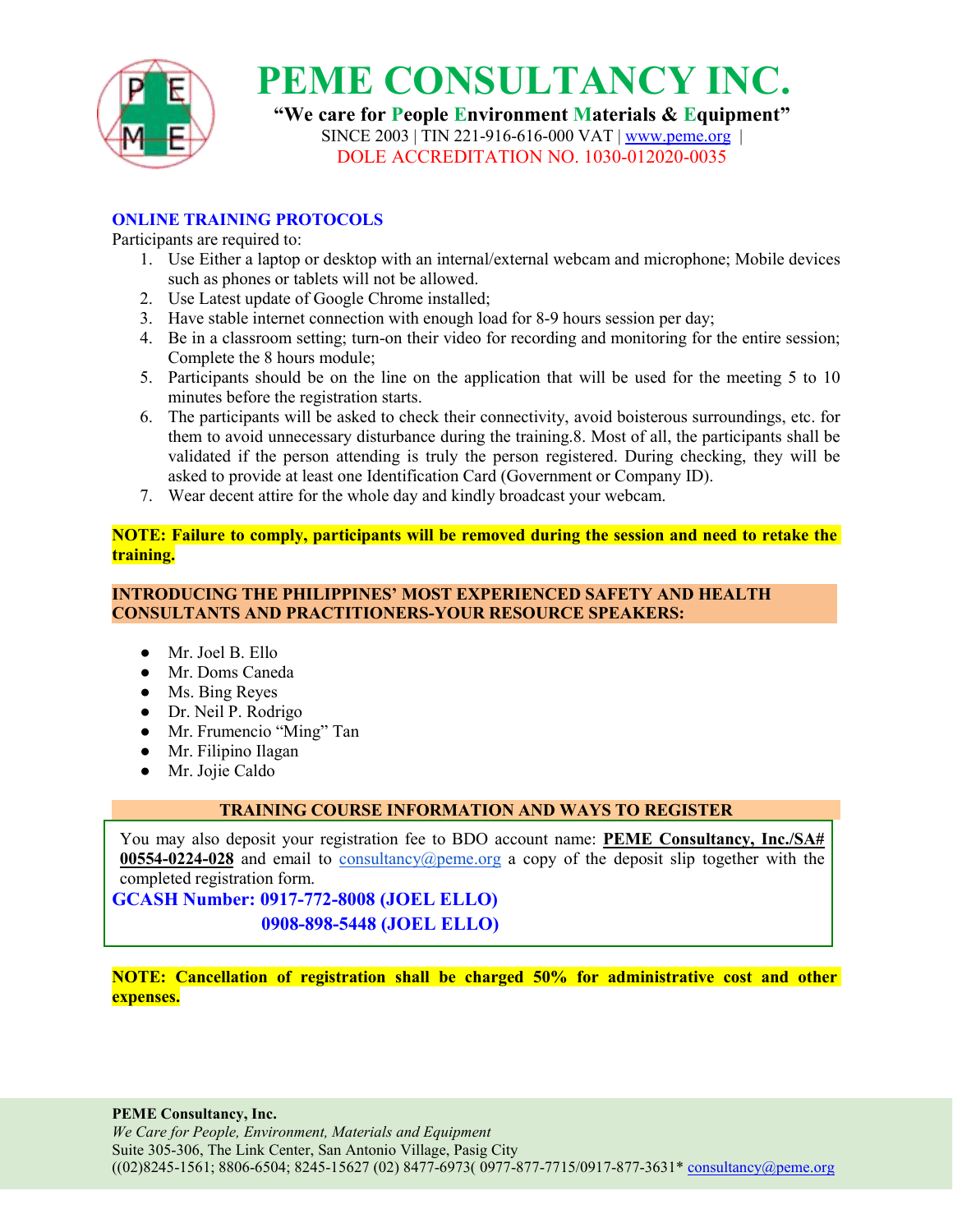

**"We care for People Environment Materials & Equipment"** SINCE 2003 | TIN 221-916-616-000 VAT | [www.peme.org](http://www.peme.org) | DOLE ACCREDITATION NO. 1030-012020-0035

| <b>Contact Person:</b>                                                  | Designation: |          |            |                               |  |
|-------------------------------------------------------------------------|--------------|----------|------------|-------------------------------|--|
| Company:                                                                |              |          |            |                               |  |
|                                                                         |              |          |            |                               |  |
| Address:<br>Tel#:                                                       |              | Fax#:    |            | Email:                        |  |
| Name of Participant                                                     | Nickname     | Position | Mobile No. | Training Date Training Course |  |
| $\overline{1}$                                                          |              |          |            |                               |  |
|                                                                         |              |          |            |                               |  |
|                                                                         |              |          |            |                               |  |
|                                                                         |              |          |            |                               |  |
| $\frac{2}{3}$ $\frac{4}{5}$ $\frac{5}{6}$ $\frac{6}{7}$                 |              |          |            |                               |  |
|                                                                         |              |          |            |                               |  |
|                                                                         |              |          |            |                               |  |
| $\overline{8}$                                                          |              |          |            |                               |  |
|                                                                         |              |          |            |                               |  |
|                                                                         |              |          |            |                               |  |
|                                                                         |              |          |            |                               |  |
|                                                                         |              |          |            |                               |  |
|                                                                         |              |          |            |                               |  |
|                                                                         |              |          |            |                               |  |
| $\frac{9}{10}$<br>$\frac{11}{12}$<br>$\frac{12}{13}$<br>$\frac{14}{15}$ |              |          |            |                               |  |

**Please accomplish and e-mail this form to: Ms. Den E. Yabes Ms. Maryann & Ms. Ethel ( Tel No. (02) 8245-1561/ 8806-6504 Telefax (02) 8477-6973, 8661-3571 consultancy@peme.org Mobile Nos. 0977-877-7715**

**0917-886-7363 0949-587-1171**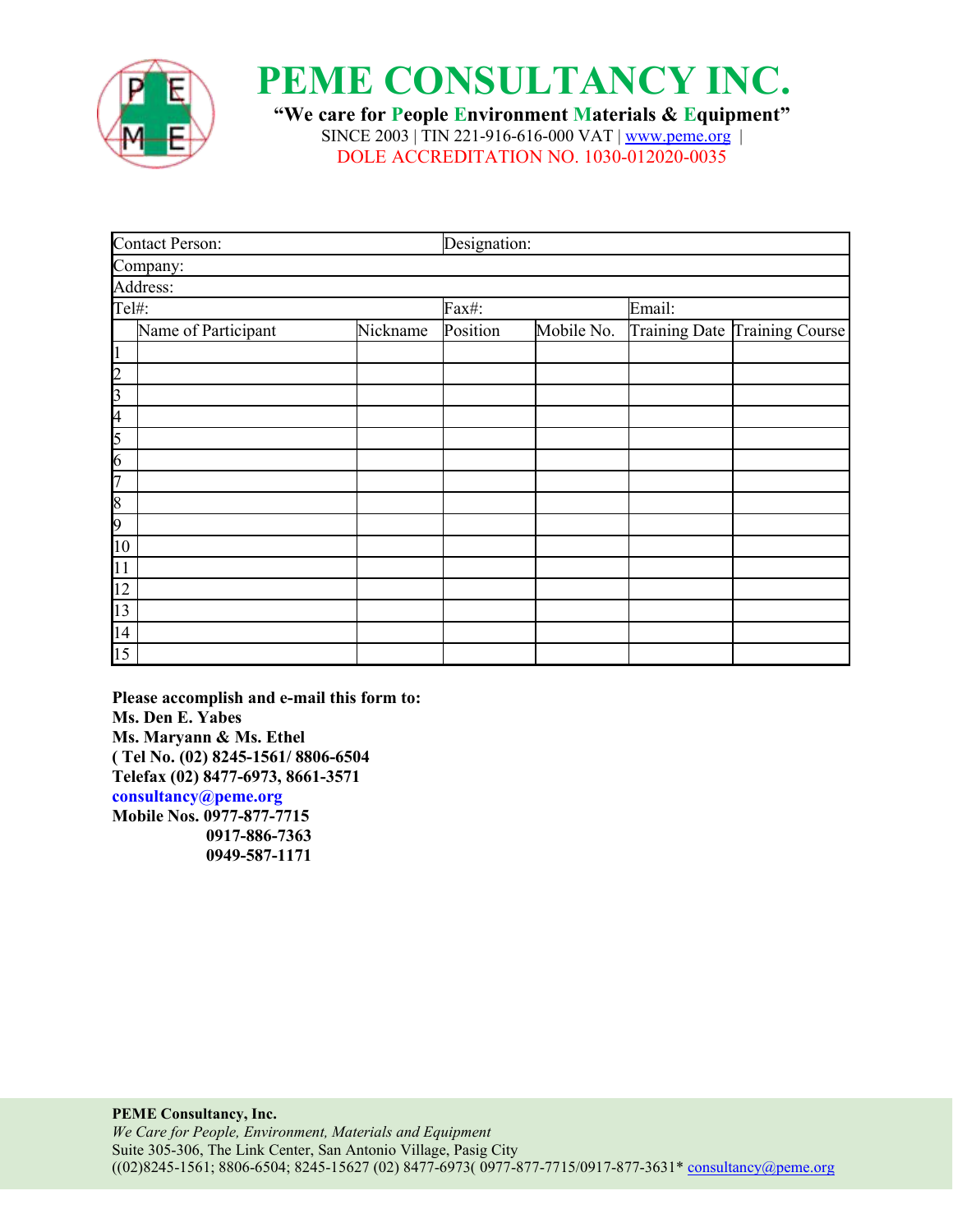

**PEME CONSULTANCY INC. "We care for People Environment Materials & Equipment"** SINCE 2003 | TIN 221-916-616-000 VAT | [www.peme.org](http://www.peme.org) | DOLE ACCREDITATION NO. 1030-012020-0035

### **DATA PRIVACY POLICY**

PEME Consultancy Inc., is bound by Republic Act No. 10173, or the Data Privacy Act of 2012, as well as other laws that imposed specific obligations in regard to handling personal information that directly or indirectly identifies a person. The privacy policy and principles in this document are in accordance with these laws.

PEME Consultancy Inc., is committed to protecting the privacy of personal information. This Privacy Policy embodies this commitment.

The Policy supports the Republic Act No. 10173, or the Data Privacy Act of 2012 need to collect information and the right of the individual to privacy. It ensures that the PEME Consultancy Inc., can collect personal information necessary for its services and functions, while recognizing the right of individuals to have their information handled in ways that they would reasonably expect and in ways that protect the privacy of their personal information.

#### **SCOPE**

This policy applies the use of audio and/or video monitoring and/or recording systems intended for the regulatory requirements of DOLE-OSHC.

Personal information is collected and used by PEME Consultancy Inc., for the following purposes:

- to provide services or to carry out the training properly functions;
- to evaluate services and functions;
- to comply with DOLE-OSHC regulations and other regulatory requirements;
- to investigate incidents or defend any legal claims against the services;

PEME Consultancy Inc., has adopted the information privacy developed by the Republic Act No. 10173, or the Data Privacy Act of 2012 as minimum standards in relation to handling personal information.

In broad terms, this means that PEME Consultancy Inc.:

- collect only information which is required for a specified primary purpose;
- ensure that the person supplying the information knows why the information is collected and how it will be handled.

### **REVIEW OF THE QUALITY ASSURANCE AUDIO/VIDEO RECORDING POLICY**

Department Directors requesting authorization to use audio/video recording devices are responsible for the implementation of the policy with their staff to ensure compliance.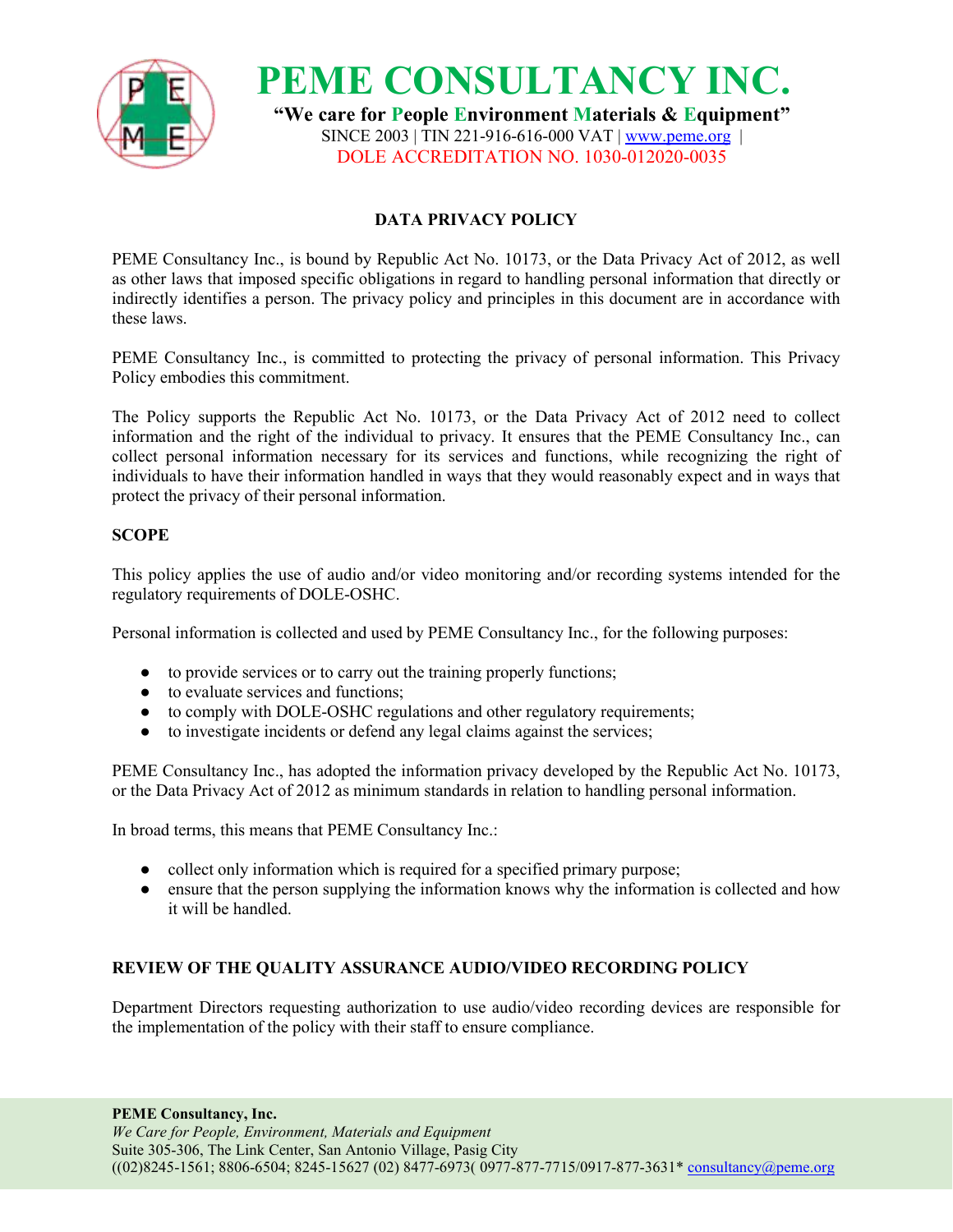

**PEME CONSULTANCY INC. "We care for People Environment Materials & Equipment"** SINCE 2003 | TIN 221-916-616-000 VAT | [www.peme.org](http://www.peme.org) | DOLE ACCREDITATION NO. 1030-012020-0035

## **VIDEO/AUDIO TAPE CONSENT FORM**

As part of our aim in offering a high quality service, we have found it helpful to the work that people do with us to make recordings of sessions. Review of tapes usually furnishes us with more ideas that you might find helpful in your circumstances. It is also sometimes helpful in training people who are learning.

Please read the following paragraphs and, if you are in agreement, sign where indicated,

- 1. I/We consent to video/audio tapes being made of these sessions and to these tapes being used to aid the training.
- 2. I/We consent to excerpts from these recordings, or descriptions ofthem, being used by the PEME Consultancy Inc., staff for the purposes of supervision, research and/or teaching.

I/We understand that the PEME Consultancy Inc., staff will edit out from these recordings, or from descriptions of the recordings, as much identifying information is possible.

On behalf of the PEME Consultancy Inc., I undertake that, in respect of any video/audio tapes made, every effort will be made to ensure professional confidentiality and that any use of video/audio tapes, or descriptions of video/audio tapes, will be for professional purposes only and in the interest of improving professional standards through research or training programs. Every effort will be made to protect the anonymity of all those involved in the sessions.

Printed Name of Participant:

Signature:

| Date: |  |
|-------|--|
|-------|--|

*Note: Kindly submit this Data Privacy Consent Form together with the accomplished Registration Form, Identification Card (Government or Company ID), 2x2 picture with white background and a copy of proof of payment.*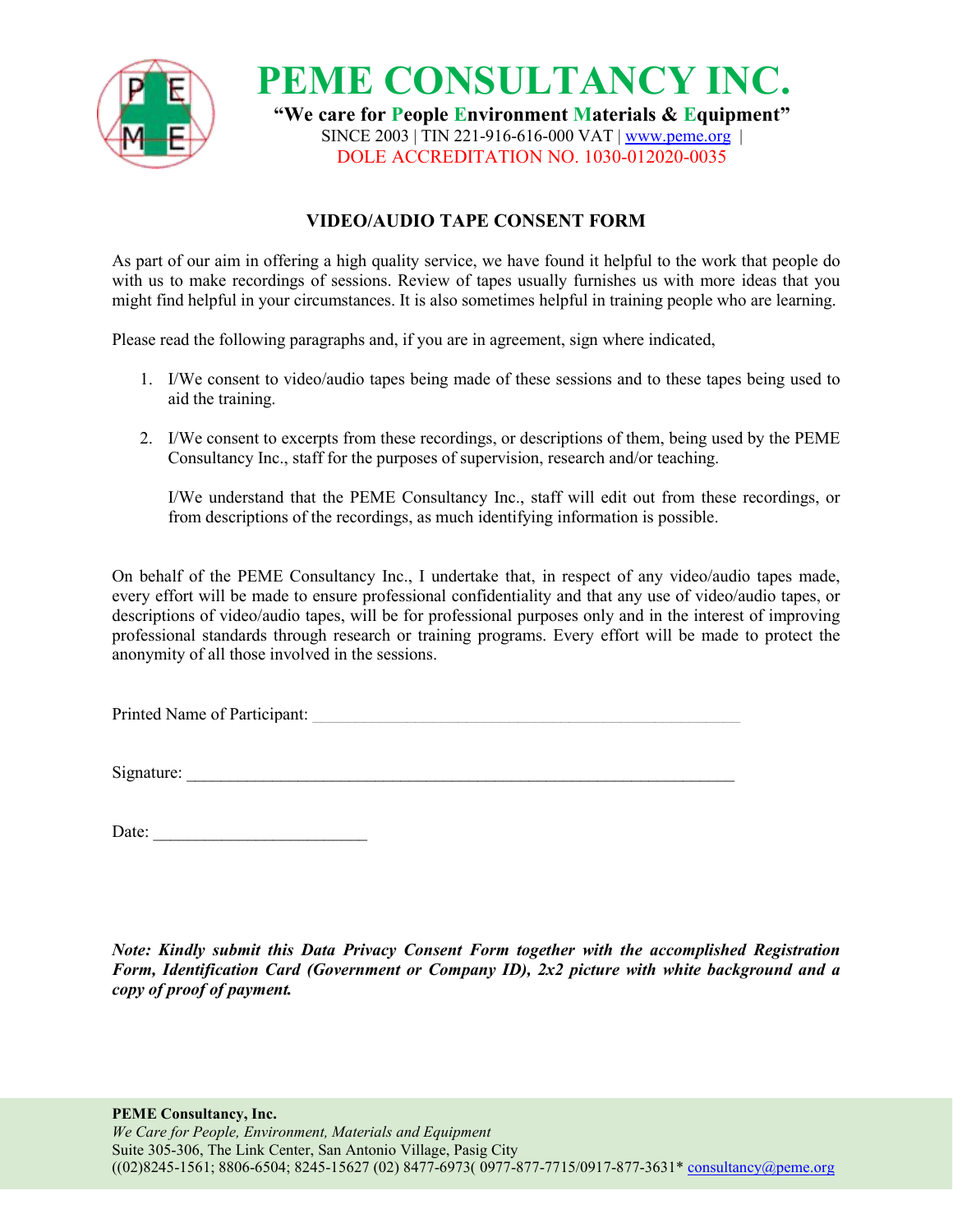

**PEME CONSULTANCY INC. "We care for People Environment Materials & Equipment"** SINCE 2003 | TIN 221-916-616-000 VAT |[www.peme.org](http://www.peme.org) | DOLE ACCREDITATION NO. 1030-012020-0035

## **Mandatory Basic Occupational Safety and Health (OSH) Training Course for Safety Officer 1 (SO1) with Two (2) Hour Training the Trainers**

**Terminal Objective:** To provide the participants the basic knowledge and skills on the basic concepts and principles of occupational safety and health (OSH) that will enable safety officers to develop and implement their company's safety and health program.

## **LEARNING ROAD MAP**

Methodology of training is through Lecture/discussions, exercises, workshop, Video Showing, presentation/reporting

| <b>Module 1: Overview</b><br>Objectives: Participants will be able to appreciate OSH and know the importance of<br>various data and legislations relating to OSH                                                                                                                                             | 1 hour  |  |
|--------------------------------------------------------------------------------------------------------------------------------------------------------------------------------------------------------------------------------------------------------------------------------------------------------------|---------|--|
| <b>I. Introduction to OSH</b><br>Importance of OSH<br>Situationer using company data/statistics<br>Salient features of OSH Legislations<br>1. RA 11058 and its IRR (DO 198-18)<br>2. OSH Standards as amended including related provisions of PD 626 and with<br>emphasis on duties of OSH Personnel and HSC |         |  |
| <b>Module 2: Understanding OSH</b><br>Objectives: Participants will be able to understand and apply concepts on OSH in<br>their workplaces                                                                                                                                                                   | 2 hours |  |
| <b>II. General Concepts on OSH</b><br>Accident Causation Theories (ex. Domino Theory)<br>• Accident Causation and Prevention<br>1. Unsafe Act and Unsafe Conditions<br>2. Accident Prevention<br>3. Benefits of having Safety and Health Practices in the Workplace                                          |         |  |
| <b>III. Definition of Terms with examples</b><br>Safety Hazards<br><b>Health Hazards</b><br>Covid-19                                                                                                                                                                                                         |         |  |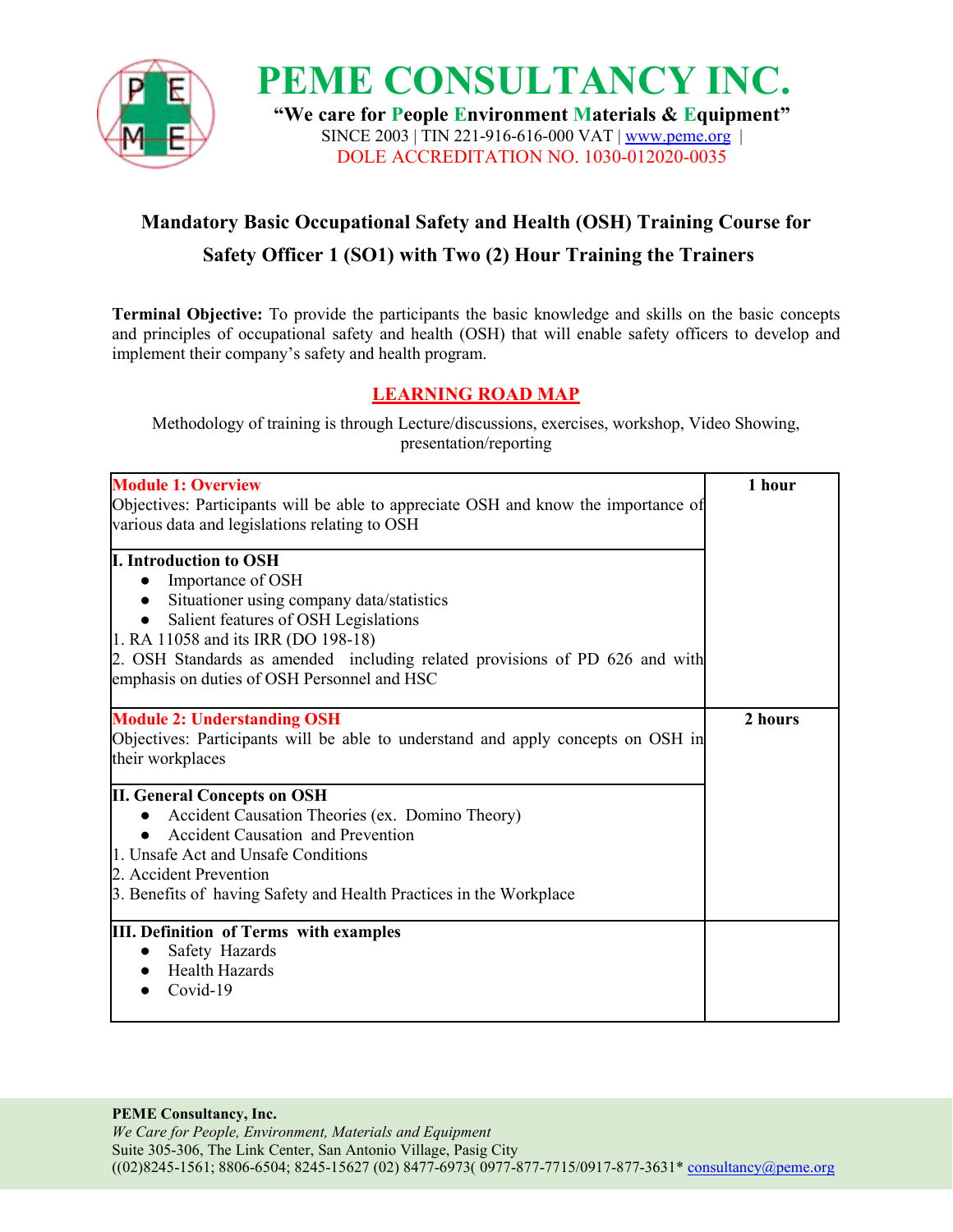

**"We care for People Environment Materials & Equipment"** SINCE 2003 | TIN 221-916-616-000 VAT | <u>[www.peme.org](http://www.peme.org)</u> | DOLE ACCREDITATION NO. 1030-012020-0035

| • Risks                                                                                                                                     |         |
|---------------------------------------------------------------------------------------------------------------------------------------------|---------|
| 1. Low Risks                                                                                                                                |         |
| 2. Medium Risks                                                                                                                             |         |
| 3. High Risks                                                                                                                               |         |
| <b>Module 3: Knowing Safety Hazards and Controls</b>                                                                                        | 2 hours |
| Objectives: Participants will be able to know and apply basic safety concepts in<br>their workplaces                                        |         |
| <b>IV. Basic Safety Concepts and Principles</b>                                                                                             |         |
| Housekeeping and Materials Handling and Storage<br>$\bullet$                                                                                |         |
| Machine Safety (Types, Sources and Control)                                                                                                 |         |
| Electrical Safety (Types, Sources, LOTO and Controls)                                                                                       |         |
| Fire Safety (Elements of Fire, Prevention and Control)<br>$\bullet$                                                                         |         |
| Chemical Safety<br>$\bullet$                                                                                                                |         |
| Workshop<br>$\bullet$                                                                                                                       |         |
| Application of Learning                                                                                                                     |         |
| Module 4: Hazards Identification, Risk Assessment and Control (HIRAC)                                                                       | 2 hours |
| Objectives: Participants will be able to identify hazards with its accompanying                                                             |         |
| risks and participants to recommend measures of control                                                                                     |         |
|                                                                                                                                             |         |
| V. Hazards Identification, Risk Assessment and Control (HIRAC)                                                                              |         |
| • Key steps in recognizing and identifying hazards                                                                                          |         |
| 1. Safety Hazards                                                                                                                           |         |
| 2. Health Hazards                                                                                                                           |         |
| Risk Assessment and Prioritization                                                                                                          |         |
| Application of Controls (Elimination, Substitution, Engineering,<br>$\bullet$<br>Administrative & PPE)                                      |         |
| Workshop on Accomplishing Risk Assessment Form/Matrix                                                                                       |         |
|                                                                                                                                             |         |
| <b>Module 5: Workplace Emergency Preparedness</b>                                                                                           | 1 hour  |
| Objectives: Participants will be able to know how to respond in workplace<br>emergencies and participate during conduct of emergency drills |         |
| VI. Workplace Emergency Preparedness                                                                                                        |         |
| Roles of OSH Personnel<br>$\bullet$                                                                                                         |         |
| Responses during Emergency<br>$\bullet$                                                                                                     |         |
|                                                                                                                                             |         |
| Conduct of Emergency Drills (i.e. Earthquake Drill/Fire Drill/Bomb Threat)<br>$\bullet$                                                     |         |
|                                                                                                                                             |         |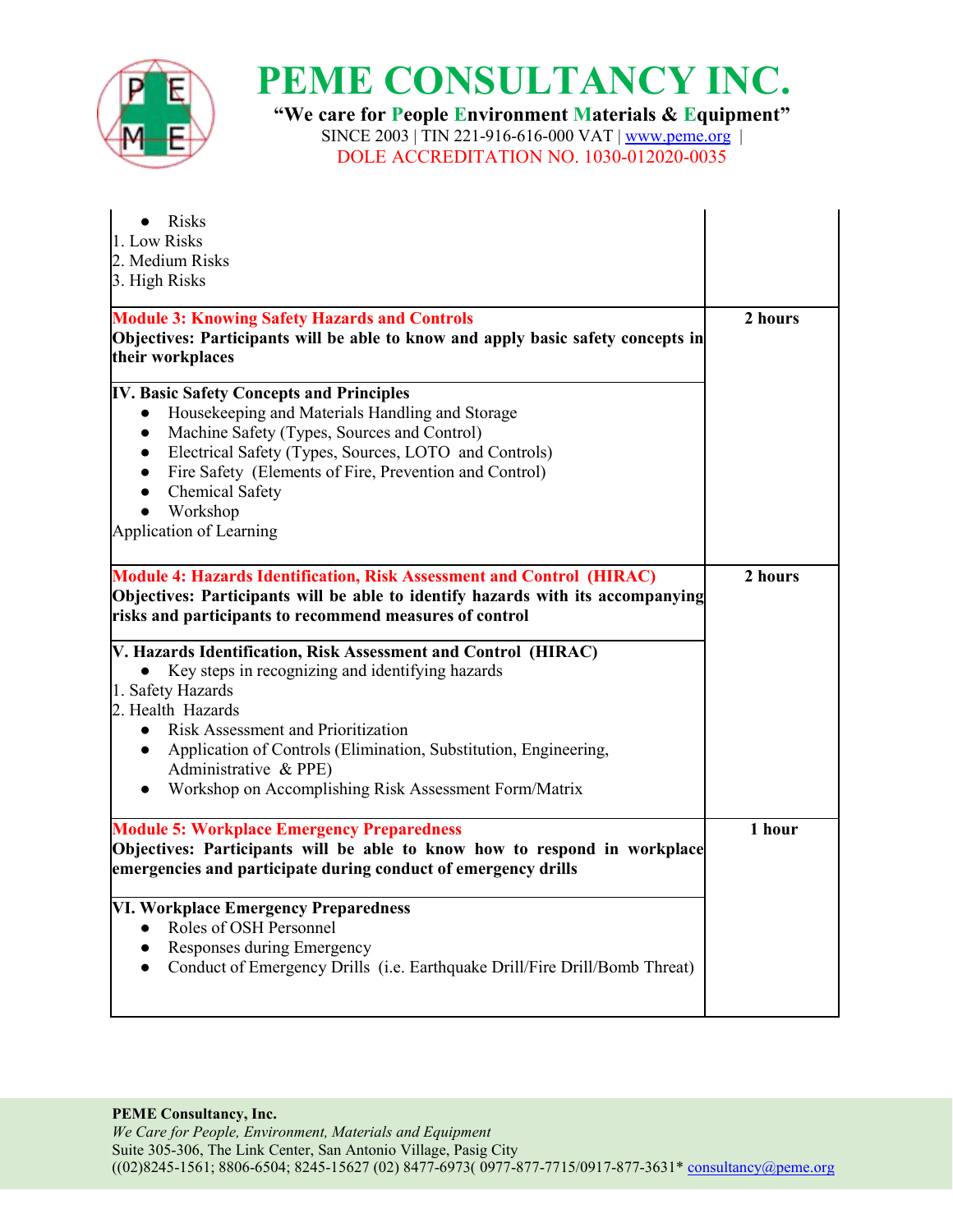

**"We care for People Environment Materials & Equipment"** SINCE 2003 | TIN 221-916-616-000 VAT | <u>[www.peme.org](http://www.peme.org)</u> | DOLE ACCREDITATION NO. 1030-012020-0035

| <b>Module 6: Administrative OSH Requirements</b><br>Objectives: Participants will be able to identify the prescribed administrative<br>requirements and the provided penalties for violations                                          | 30 minutes                                  |  |
|----------------------------------------------------------------------------------------------------------------------------------------------------------------------------------------------------------------------------------------|---------------------------------------------|--|
| VII. Administrative OSH Requirements<br>Reportorial Requirements and Prescriptive Period of Submission (R1020,<br>AEDR, WAIR, AMR, RSO & Minutes of Meeting)<br><b>Mandatory OSH Programs</b><br>Penalties for violations<br>Post Test |                                             |  |
| <b>Module 7: Capacity Building of Trainers on OSH</b><br>Objectives: Participants will be able to confidently deliver OSH topics for (recommended to<br>presentation                                                                   | 2 hours<br>take the TOT on<br>separate day) |  |
|                                                                                                                                                                                                                                        |                                             |  |
| <b>VIII. Training the Trainers</b><br>Objective Setting<br><b>Preparing Presentation Materials</b><br>Basic Skills in Presentation                                                                                                     |                                             |  |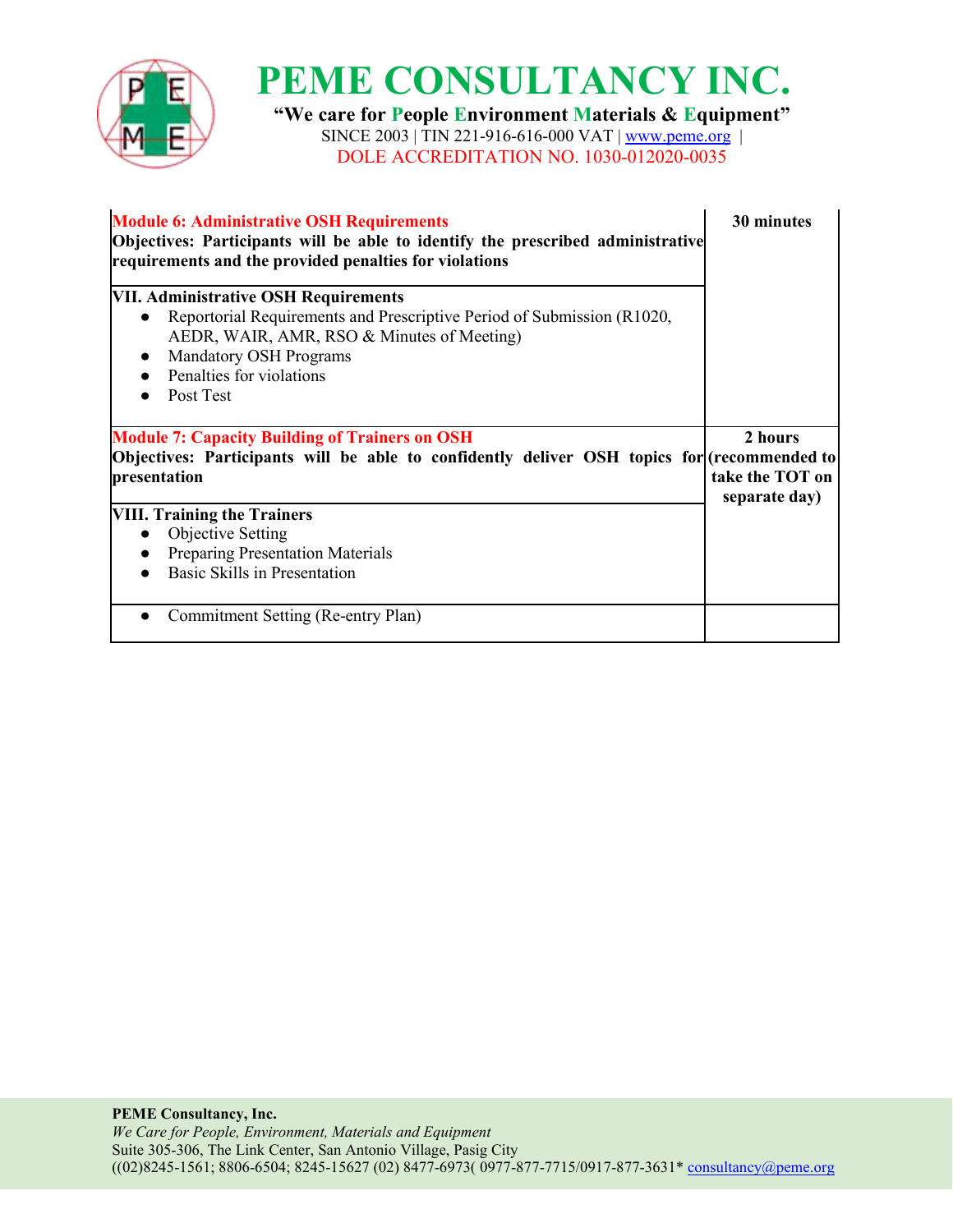

**"We care for People Environment Materials & Equipment"** SINCE 2003 | TIN 221-916-616-000 VAT | [www.peme.org](http://www.peme.org) | DOLE ACCREDITATION NO. 1030-012020-0035

## **CONSTRUCTION OCCUPATIONAL SAFETY and HEALTH (COSH)**

## **LEARNING ROAD MAP**

Methodology of training is through Lecture/discussions, exercises, workshop, Video Showing, presentation/reporting

| <b>Course outline</b>                                                                                                                                                                                                                                                                                                                               | <b>Duration</b>             |
|-----------------------------------------------------------------------------------------------------------------------------------------------------------------------------------------------------------------------------------------------------------------------------------------------------------------------------------------------------|-----------------------------|
| <b>Setting the Learning Climate</b><br>1. Leveling of Expectations<br>Introduce OSH<br>2.<br>Explain the General Course Objectives<br>3.                                                                                                                                                                                                            | 1 hour and 30<br>minutes    |
| <b>Module 1 – Importance of Safety and Health</b><br>1. Explain the current Philippine OSH Situation<br>2. Describe the OSH Situation in their own workplaces<br>3. Define unsafe/unhealthy acts and conditions                                                                                                                                     | 1 hour and 15<br>minutes    |
|                                                                                                                                                                                                                                                                                                                                                     | 1 hour                      |
| <b>Module 2 - OSH Legislations</b><br>Explain the government OSH regulations and other responses to existing<br>and potential OSH hazards;<br>2. Discuss the various strategies for OSH Administration in the<br>3. Philippines; and<br>Identify the different OSH reportorial requirements and areas for<br>4.<br>compliance to the OSH Standards. | 1<br>hour and 45<br>minutes |
| <b>Module 3- Construction Site Premises</b><br>Safe Work Method Statement / Safe Work Practices<br>a.<br><b>b.</b> Educate on Basic Site HSES Rules & Regulations                                                                                                                                                                                   | 1 hour and 15<br>minutes    |
| <b>Module 4- Excavation Safety</b><br>Provides practical guidance to manage health and safety risks associated<br>$\bullet$<br>with excavation work.                                                                                                                                                                                                | 1 hour and 15<br>minutes    |

#### **PEME Consultancy, Inc.**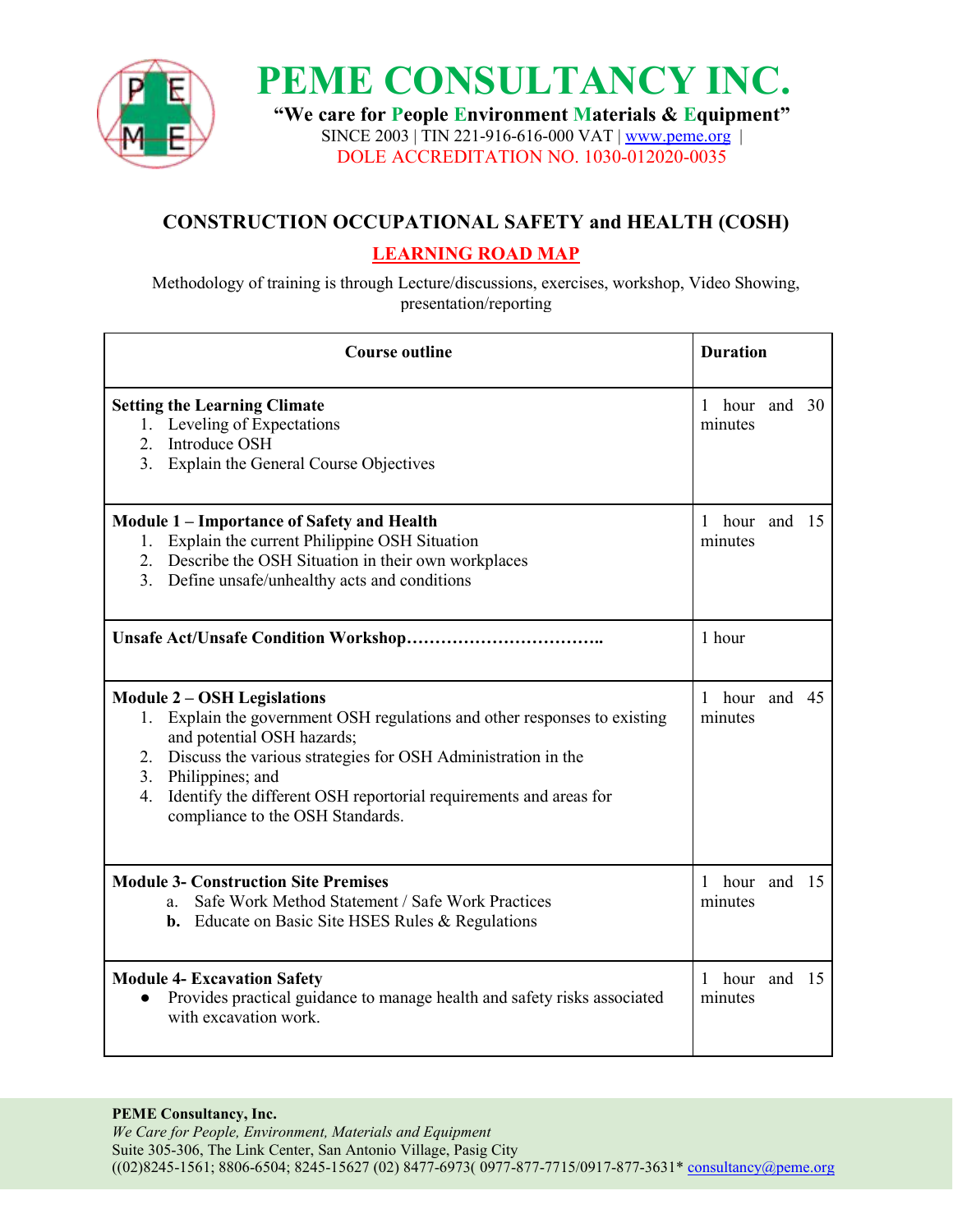

**"We care for People Environment Materials & Equipment"** SINCE 2003 | TIN 221-916-616-000 VAT | <u>[www.peme.org](http://www.peme.org)</u> | DOLE ACCREDITATION NO. 1030-012020-0035

| <b>Module 5 - Tools and Equipment</b><br>To give proper instruction in the safe use and maintenance of tools and<br>equipment                                                                                                                                                                                                                                                                                                                                                                            | hour and 15<br>$\mathbf{1}$<br>minutes |  |
|----------------------------------------------------------------------------------------------------------------------------------------------------------------------------------------------------------------------------------------------------------------------------------------------------------------------------------------------------------------------------------------------------------------------------------------------------------------------------------------------------------|----------------------------------------|--|
| <b>Module 6 – Construction Machinery (Mobile Equipment)</b><br>Lifting equipment, hoists, lifting gears with emphasis on crane operation<br>$\bullet$<br>Routine inspection of construction machinery<br>$\bullet$<br>Inspection and Testing Certification<br>$\bullet$                                                                                                                                                                                                                                  | 1 hour and<br>45<br>minutes            |  |
| <b>Module 7 - Construction Machinery (Crane Safety)</b><br>To equip participants with the knowledge on basic crane operation and<br>$\bullet$<br>rigging associated with the operation of cranes.<br>To provide instruction on the safe rigging and operation of cranes and<br>hoisting units.                                                                                                                                                                                                           |                                        |  |
| <b>Module 8 - Fall Protection, Working at Heights</b><br>Describe working conditions where fall protection is required<br>$\bullet$<br>Identify the components of a personal fall arrest system<br>Demonstrate how to don and doff a full body harness<br>$\bullet$<br>Inspect and care for personal fall arrest systems before and after use                                                                                                                                                            | 1 hour and 15<br>minutes               |  |
| <b>Module 9 – Temporary Structures (Lecture)</b><br>To enhance the knowledge and skills of the participants on Scaffolds<br>$\bullet$<br>Safety including erection/installation and inspection of Scaffolds, Working<br>safety on heights including rescue and basic standard safety procedures on<br>handling ladders and eventual certification from TESDA NC II as Scaffold<br>Erector and competent person in compliance to Department Order No.<br>128-13 of the Department of Labor and Employment | 2 hours                                |  |
| <b>Module 10- Temporary Structures (Erection)</b>                                                                                                                                                                                                                                                                                                                                                                                                                                                        |                                        |  |
| <b>Module 11 - Environmental Safety</b><br>Monitoring of Occupational Health Hazards<br>Common Methods for control of various Occupational Health Hazards                                                                                                                                                                                                                                                                                                                                                | 2 hours                                |  |

#### **PEME Consultancy, Inc.**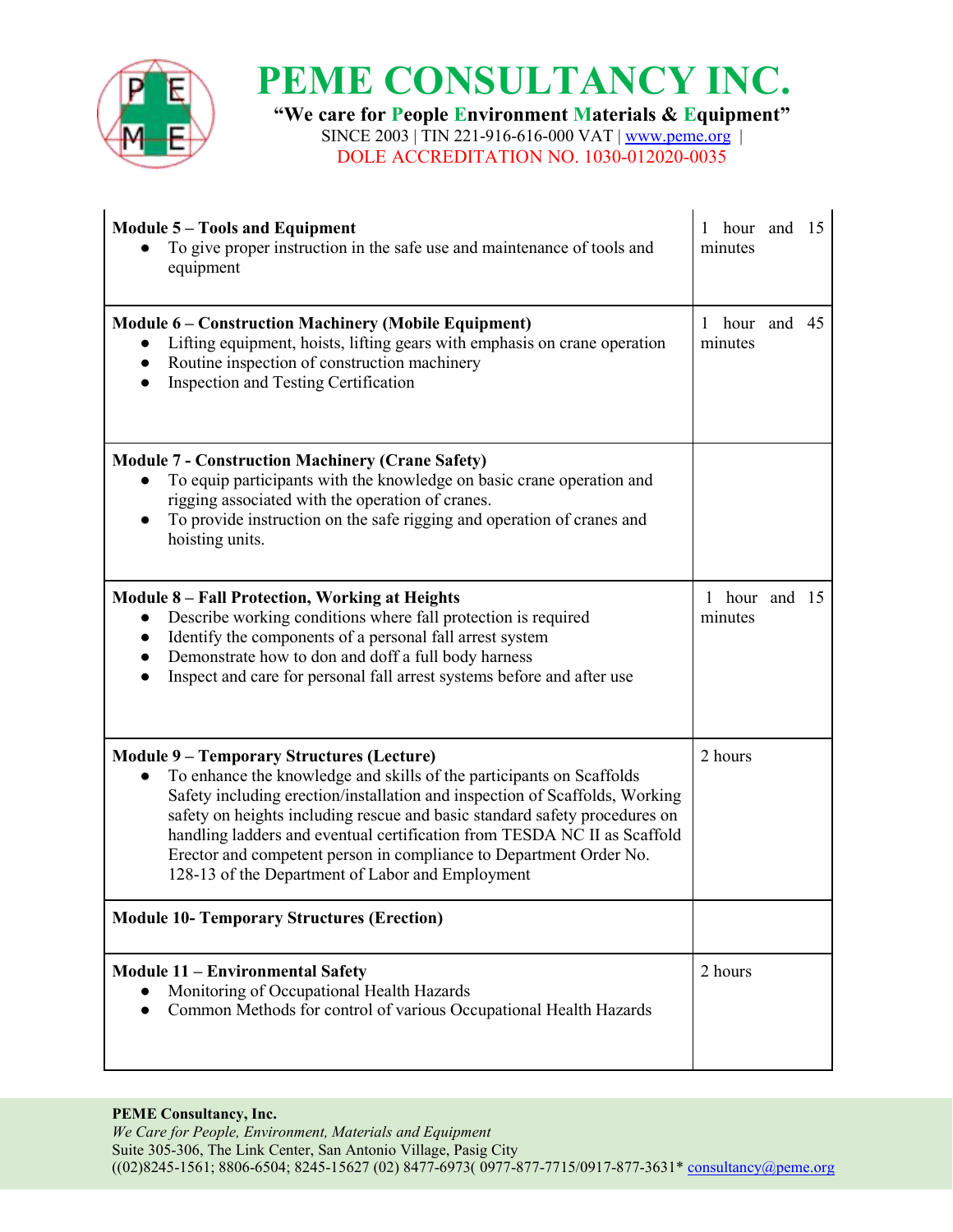

**"We care for People Environment Materials & Equipment"** SINCE 2003 | TIN 221-916-616-000 VAT | <u>[www.peme.org](http://www.peme.org)</u> | DOLE ACCREDITATION NO. 1030-012020-0035

| <b>Module 12 - Occupational Health</b>                                                                                                                                                                                                                                                                                                                                                                                                                                                     | 2 hours                  |
|--------------------------------------------------------------------------------------------------------------------------------------------------------------------------------------------------------------------------------------------------------------------------------------------------------------------------------------------------------------------------------------------------------------------------------------------------------------------------------------------|--------------------------|
| <b>Module 13- COVID-19 Prevention and Control in the workplace</b><br>§ COVID-19 Medical Information (Pathophysiology, S/Sx)<br>§ DTI /DOLE Interim Guidelines on Workplace Prevention & Control of<br>COVID-19<br>§ Roles of Safety Officers in the New Normal<br><b>Facility Disinfection Procedures</b><br>COVID-19 PPE Requirements<br>Ingress Procedures, Distancing Strategies & Crowd Management<br>Handling of Confirmed & Suspected Cases<br><b>Mental Health Awareness</b><br>§. | 1 hour                   |
| <b>Module 13 - Demolition Safety</b><br>To establish a safe work procedure during demolition operations.<br>$\bullet$                                                                                                                                                                                                                                                                                                                                                                      | 1 hour and 15<br>minutes |
| <b>Module 14 – Personal Protective Equipment</b><br><b>Principles and Applications</b>                                                                                                                                                                                                                                                                                                                                                                                                     | 1 hour and 15<br>minutes |
| <b>Module 15 – Routine Site Safety Inspection</b><br>To instruct the participant on identifying unsafe acts $\&$ conditions in the<br>$\bullet$<br>workplace before these turn into accidents or work-related illness.                                                                                                                                                                                                                                                                     | 1 hour                   |
| Module 16 – Presentation of Inspection Results Workshop                                                                                                                                                                                                                                                                                                                                                                                                                                    | 1 hour and 30<br>minutes |
| <b>Module 17 - Job Hazard Analysis</b><br>To teach the participant how to analyze jobs in the workplace and spot<br>$\bullet$<br>possible sources of accidents in these different tasks.                                                                                                                                                                                                                                                                                                   |                          |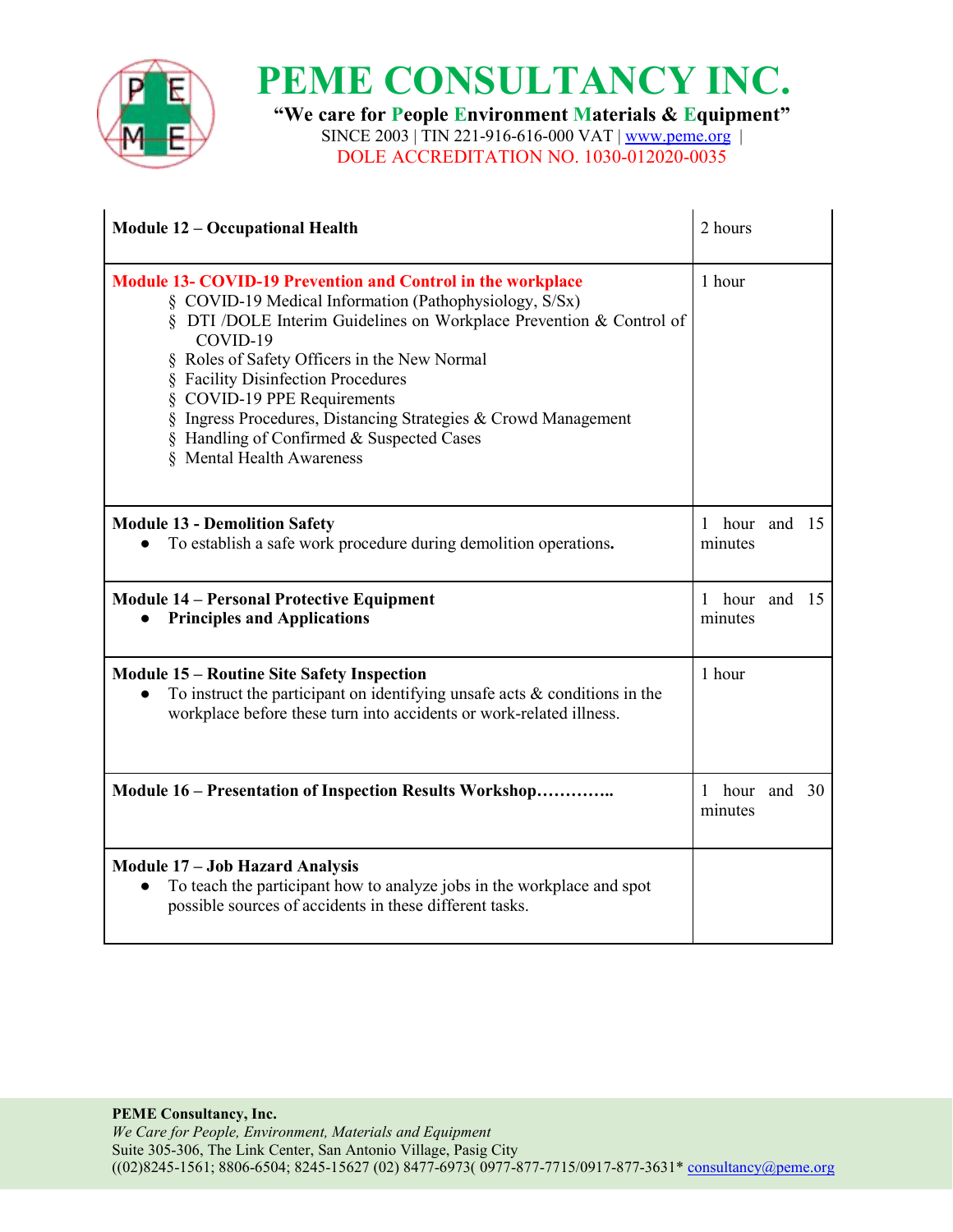

**"We care for People Environment Materials & Equipment"** SINCE 2003 | TIN 221-916-616-000 VAT | <u>[www.peme.org](http://www.peme.org)</u> | DOLE ACCREDITATION NO. 1030-012020-0035

| Module 18 - Accident Causation (Risky Workplace and Risky Workers):<br><b>Accident Investigation</b><br>1. Discuss the importance of accident investigation.<br>2. Enumerate the types of accidents to be reported.<br>3. Explain the basic procedure in the conduct of accident investigation.<br>4. Know how to document an accident investigation.<br>Accomplish the Work Accident/Illness Report (WAIR) and<br>Ş<br>Annual Accident/ Illness Exposure Data Reports (AEDR)<br>based on cases given<br>Compute sample Severity Rate (SR) and Frequency Rate (FR) | 2 hours and 45<br>minutes   |
|--------------------------------------------------------------------------------------------------------------------------------------------------------------------------------------------------------------------------------------------------------------------------------------------------------------------------------------------------------------------------------------------------------------------------------------------------------------------------------------------------------------------------------------------------------------------|-----------------------------|
| <b>Module 19 - Tool Box Meeting</b><br>To perform new tasks safely, reminders for old tasks not recently<br>performed, and an opportunity to discuss possible safety issues that have<br>arisen on the job                                                                                                                                                                                                                                                                                                                                                         | 1 hour                      |
| <b>Module 20 - Role of Safety Officers</b><br>Seeking to utilize knowledge of health, safety and environmental protocols<br>to foster compliance with safety procedures and protocols, and ensure a<br>safe work place at all times                                                                                                                                                                                                                                                                                                                                | 1 hour                      |
| <b>Module 21 - Communicating OSH</b><br>1. Explain the roles of safety officers in the conduct of OSH trainings;<br>2. Enumerate and discuss the stages of the training cycle;<br>3. Discuss basic presentation and facilitating skills; and<br>Prepare a training plan for their company.<br>4.                                                                                                                                                                                                                                                                   | 2 hours                     |
| <b>Module 22 - Responses to OSH Issues and Concerns</b><br><b>Workplace Emergency Preparedness</b><br>I.<br>Define what is emergency (natural/man-made) and disaster<br>1.<br>Identify the elements of an effective Emergency Preparedness Program;<br>2.<br>c. Enumerate basic preparations for common emergencies; and<br>d. Discuss the concept on Fire Brigade Organization.                                                                                                                                                                                   | hour and 30<br>1<br>minutes |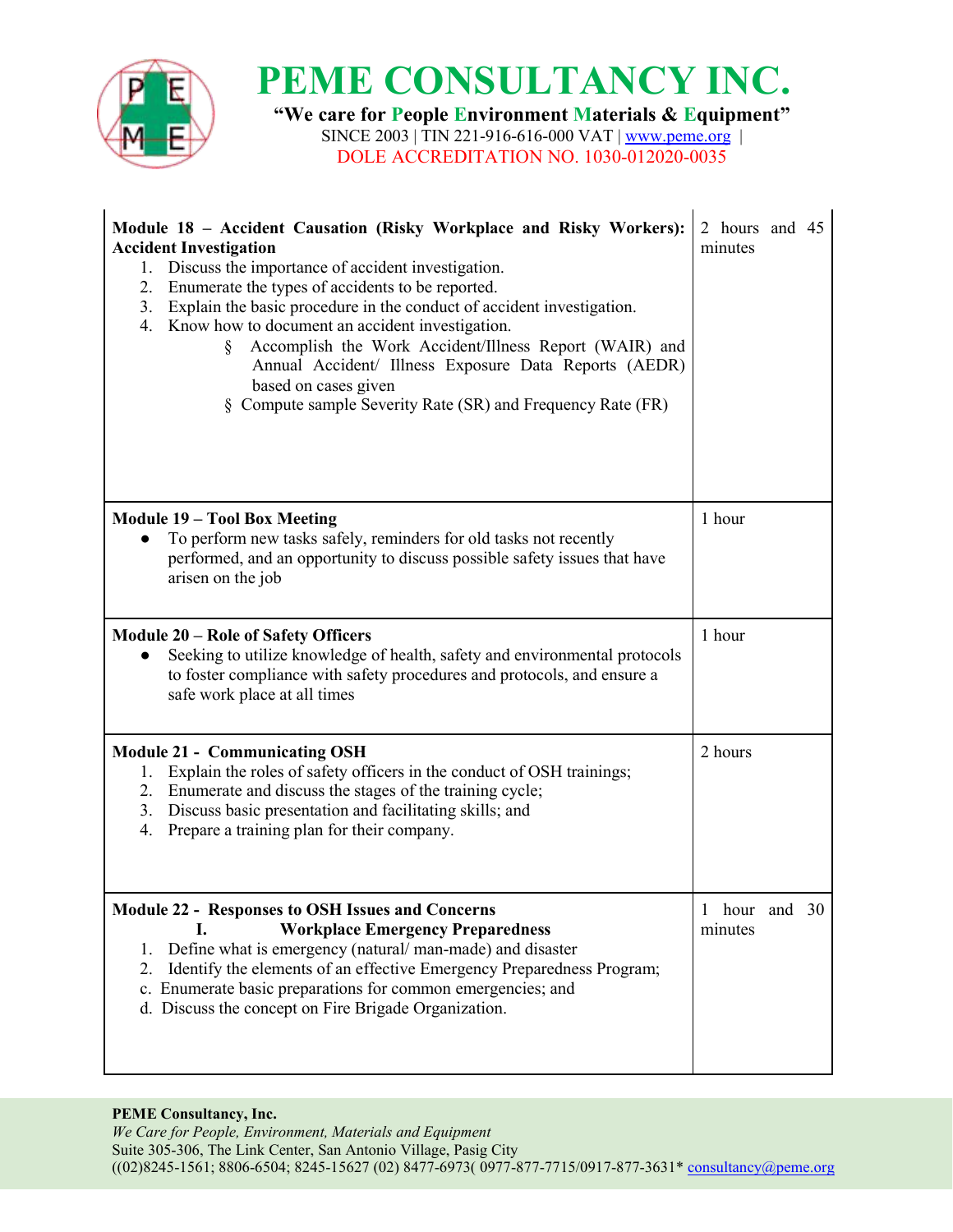

**"We care for People Environment Materials & Equipment"** SINCE 2003 | TIN 221-916-616-000 VAT | <u>[www.peme.org](http://www.peme.org)</u> | DOLE ACCREDITATION NO. 1030-012020-0035

| <b>Module 23 - Employee's Compensation Program</b><br>a. Discuss the employee's compensation programs, entitlement<br>and benefits.                                                                                                                                                                                            | 1 hour and 30<br>minutes  |  |
|--------------------------------------------------------------------------------------------------------------------------------------------------------------------------------------------------------------------------------------------------------------------------------------------------------------------------------|---------------------------|--|
| <b>Module 24 - OSH Program Development</b><br>Identify the elements of the DOLE prescribed OSH program;<br>a.<br>b. Explain the roles, commitment and participation of various levels<br>of the organization in implementing the OSH program; and<br>c. Review how to fill out the DOLE reportorial requirements<br>correctly. | 2 hours and 30<br>minutes |  |
| <b>Module 25 - Workplace Emergency Preparedness</b><br>3. Define what is emergency (natural/man-made) and disaster<br>Identify the elements of an effective Emergency Preparedness Program;<br>4.<br>c. Enumerate basic preparations for common emergencies; and<br>d. Discuss the concept on Fire Brigade Organization.       | 1 hour and 45<br>minutes  |  |
| <b>Unfreezing Activities</b>                                                                                                                                                                                                                                                                                                   | 1 hour and 30<br>minutes  |  |
| Snack/Coffee Breaks                                                                                                                                                                                                                                                                                                            | 1 hour and 30<br>minutes  |  |
| Registration, Opening, Pre- test, Post Test, Re-Entry Planning, Evaluation and<br>Closing                                                                                                                                                                                                                                      | 2 hours and 15<br>minutes |  |
| <b>Total number of hours:</b>                                                                                                                                                                                                                                                                                                  | 40 hours                  |  |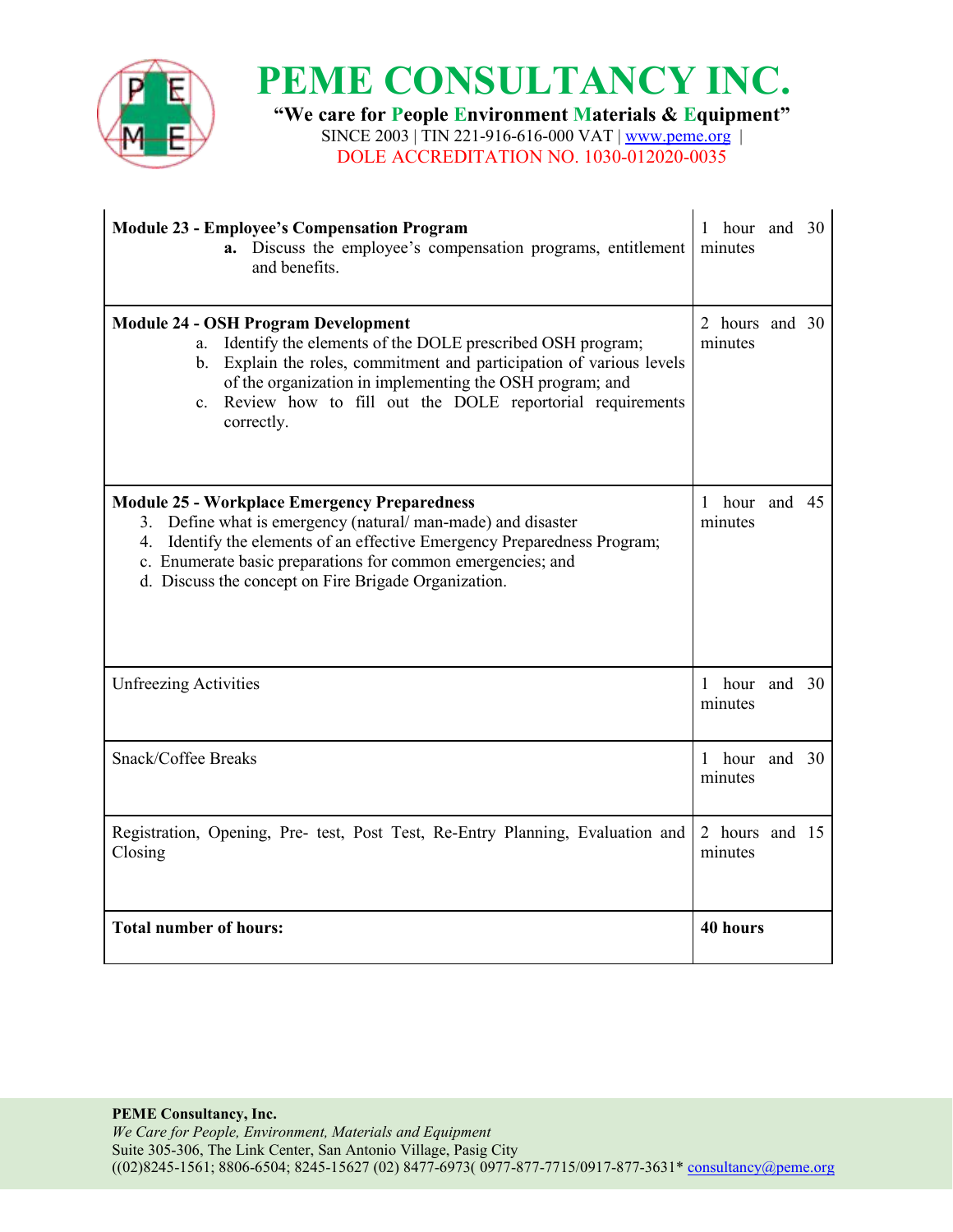

**"We care for People Environment Materials & Equipment"** SINCE 2003 | TIN 221-916-616-000 VAT | [www.peme.org](http://www.peme.org) | DOLE ACCREDITATION NO. 1030-012020-0035

## **BASIC OCCUPATIONAL SAFETY AND HEALTH (BOSH)**

## **LEARNING ROAD MAP**

| <b>Course outline</b>                                                                                                                                                                                                                                                                                                                                                                                                                                                           | <b>Duration</b>                        |
|---------------------------------------------------------------------------------------------------------------------------------------------------------------------------------------------------------------------------------------------------------------------------------------------------------------------------------------------------------------------------------------------------------------------------------------------------------------------------------|----------------------------------------|
| <b>Setting the Learning Climate</b><br>1. Leveling of Expectations<br>Introduce OSH<br>2.<br>3.<br>Explain the General Course Objectives                                                                                                                                                                                                                                                                                                                                        | hour and 30<br>$\mathbf{1}$<br>minutes |
| Module 1 – Why the need for OSH?<br>Explain the current Philippine OSH Situation<br>Describe the OSH Situation in their own workplaces<br>2.<br>Enumerate the roles of Safety Officers in OSH implementation<br>3.<br>Identify the Risk Assessment steps/processes; and<br>4.<br>Define unsafe/unhealthy acts and conditions<br>5 <sub>1</sub>                                                                                                                                  | 1 hour and 15<br>minutes               |
| <b>Module 2-Workplace Risk Assessment</b><br><b>I-A. Workplace Safety Hazards</b><br>a. Describe hazards from poor housekeeping<br>b. Explain the causes and extent of fire incidents<br>c. Identify causes and effects of machine related accidents<br>Identify common hazards associated with materials handling<br>d.<br>e. Enumerate common electrical hazards; and<br>Develop control measures against hazards in the workplace<br>before accidents and injuries can occur | 2 hours and 30<br>minutes              |
| <b>I-B. Workplace Health Hazards</b><br>Explain the principles of Industrial Hygiene, and<br>a.<br>Identify health hazards in their workplace<br>$\mathbf{b}$ .                                                                                                                                                                                                                                                                                                                 | hour and 15<br>minutes                 |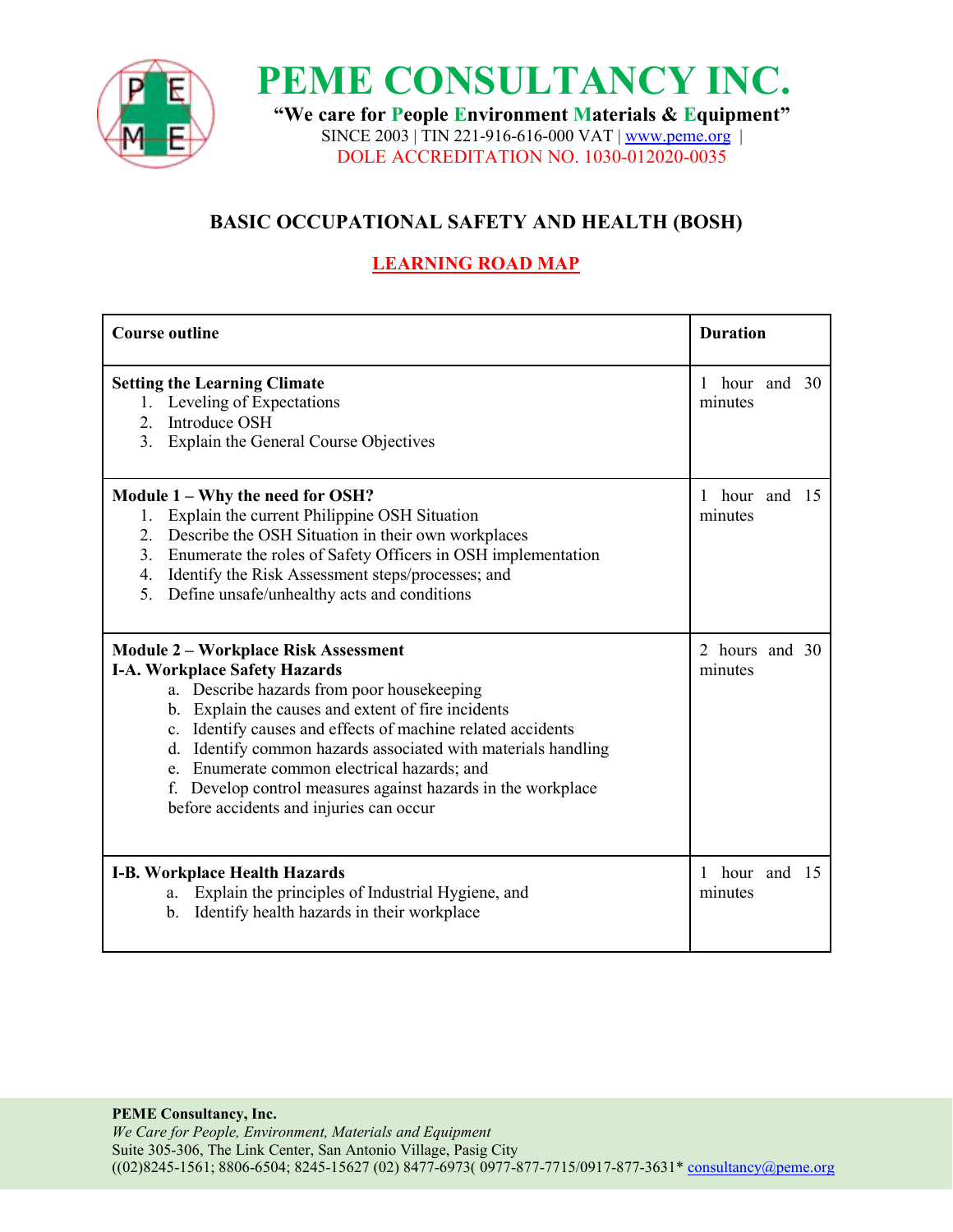

 $\mathbf{I}$ 

# **PEME CONSULTANCY INC.**

**"We care for People Environment Materials & Equipment"**

SINCE 2003 | TIN 221-916-616-000 VAT | <u>[www.peme.org](http://www.peme.org)</u> | DOLE ACCREDITATION NO. 1030-012020-0035

| <b>COVID-19 Prevention and Control in the workplace</b><br>COVID-19 Medical Information (Pathophysiology, S/Sx)<br>DTI /DOLE Interim Guidelines on Workplace Prevention & Control<br>of COVID-19<br>Roles of Safety Officers in the New Normal<br><b>Facility Disinfection Procedures</b><br>COVID-19 PPE Requirements<br>Ingress Procedures, Distancing Strategies & Crowd Management<br>Handling of Confirmed & Suspected Cases<br><b>Mental Health Awareness</b> | 1 hour                    |  |
|---------------------------------------------------------------------------------------------------------------------------------------------------------------------------------------------------------------------------------------------------------------------------------------------------------------------------------------------------------------------------------------------------------------------------------------------------------------------|---------------------------|--|
| Workshop 1: Hazard Identification-Identify specific safety and health<br>Hazards                                                                                                                                                                                                                                                                                                                                                                                    | 2 hours                   |  |
| <b>II-A. Workplace Environment Measurement</b><br>1. Discuss Work Environment Measurement (WEM) and its importance in<br>evaluating the hazards in the workplace and monitoring exposure of<br>workers;<br>2. Comply with industrial hygiene – related OSHS provisions and other<br>issuances, laws and guidelines; and<br>3. Explain the Threshold Limit Values (TLV) and its importance in<br>evaluating workers' exposure.                                       | 1 hour and 30<br>minutes  |  |
| <b>II-B. Medical Surveillance</b><br>1. Discuss medical surveillance and biological monitoring as strategies in<br>examining health conditions of workers.<br>2. Explain the role of these strategies in preventing Occupational illnesses.<br>3. Describe the different steps in conducting medical surveillance.                                                                                                                                                  | 2 hours and 15<br>minutes |  |
| <b>II-C. Workplace Risk Assessment</b><br>1. Discuss the importance and goal of risk assessment;<br>2. Determine how to use the risk matrix and risk ratings upon identifying<br>hazards in the workplace;<br>3. Conduct workplace risk assessment;<br>4. Determine classification of risk level of workplace<br>Workshop 2: Risk Assessment- Conduct a sample assessment using<br><b>DOLE</b> Prescribed template                                                  | 1 hour and 30<br>minutes  |  |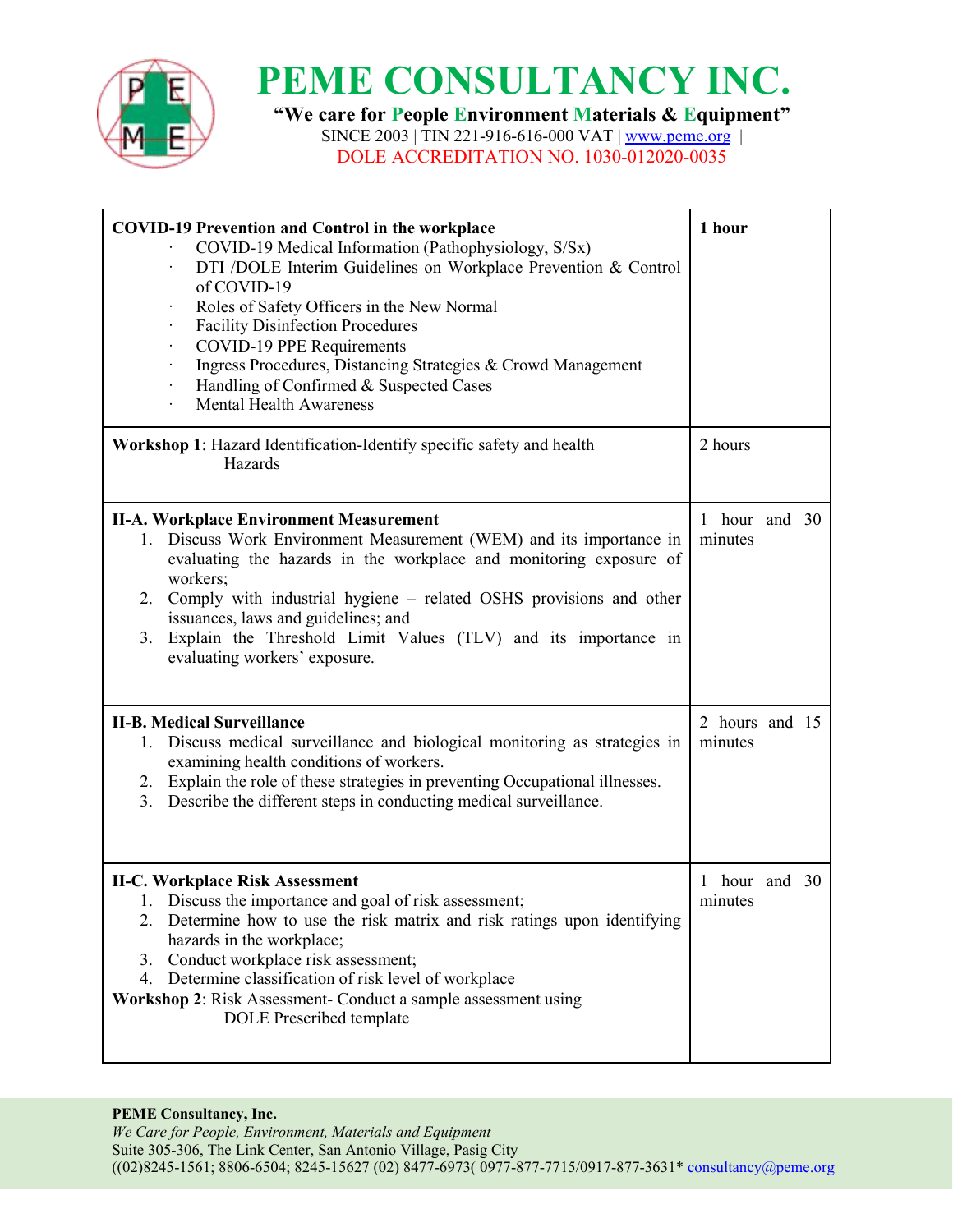

**"We care for People Environment Materials & Equipment"** SINCE 2003 | TIN 221-916-616-000 VAT | <u>[www.peme.org](http://www.peme.org)</u> |

DOLE ACCREDITATION NO. 1030-012020-0035

| <b>III-A. Control Measures of Health Hazards</b><br>1. Discuss the general principle of controlling health hazards in the<br>workplace; and<br>2. Identify the different methods of control and their importance in the<br>control of health hazards.                                                                                                                                                                                                                                                                                                        | 1 hour and 45<br>minutes  |  |
|--------------------------------------------------------------------------------------------------------------------------------------------------------------------------------------------------------------------------------------------------------------------------------------------------------------------------------------------------------------------------------------------------------------------------------------------------------------------------------------------------------------------------------------------------------------|---------------------------|--|
| <b>III-B. Control Measures of Safety Hazards</b><br>Explain the value of practicing good workplace housekeeping;<br>1.<br>2. Explain the principles of fire prevention, suppression and control;<br>3. Enumerate ways of machine safeguarding;<br>4. Demonstrate safe method of manual lifting and handling of materials;<br>5. Identify the appropriate and approved types of PPE needed in a<br>workplace; and<br>Enumerate the steps in conducting job hazard analysis<br>6.                                                                              | 1 hour and 45<br>minutes  |  |
| Workshop 3: Development of Control Measures- Recommend specific control<br>measures based on the hierarchy of controls                                                                                                                                                                                                                                                                                                                                                                                                                                       | 1 hour                    |  |
| Module 3 - Accident Causation (Risky Workplace and Risky Workers):<br><b>Accident Investigation</b><br>1. Discuss the importance of accident investigation.<br>2. Enumerate the types of accidents to be reported.<br>3. Explain the basic procedure in the conduct of accident investigation.<br>4. Know how to document an accident investigation.<br>Accomplish the Work Accident/Illness Report (WAIR) and<br>Annual Accident/ Illness Exposure Data Reports (AEDR)<br>based on cases given<br>Compute sample Severity Rate (SR) and Frequency Rate (FR) | 2 hours and 45<br>minutes |  |
| <b>Module 4: Integrating Activity</b>                                                                                                                                                                                                                                                                                                                                                                                                                                                                                                                        |                           |  |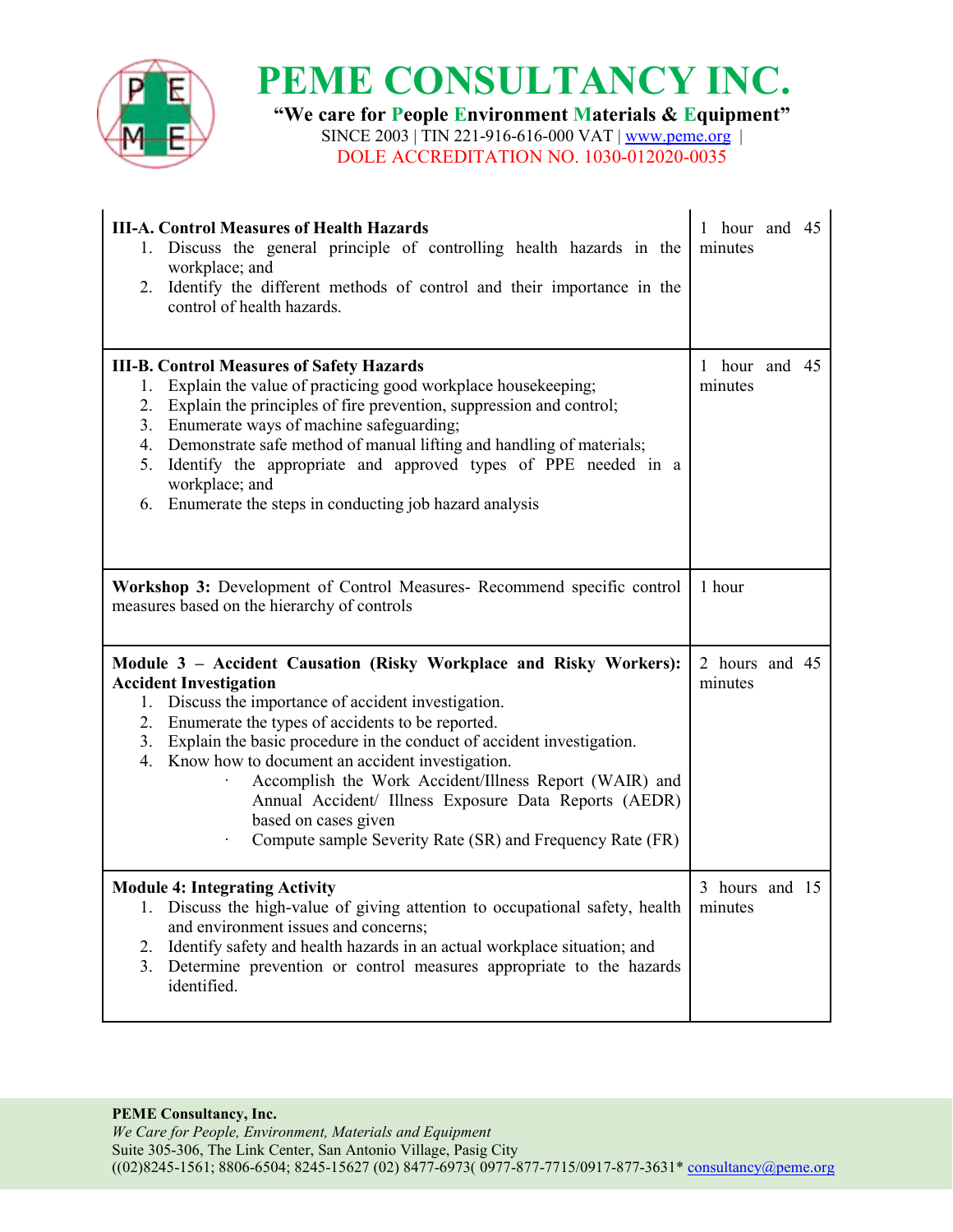

**"We care for People Environment Materials & Equipment"** SINCE 2003 | TIN 221-916-616-000 VAT | <u>[www.peme.org](http://www.peme.org)</u> | DOLE ACCREDITATION NO. 1030-012020-0035

| <b>Module 5: Communicating OSH</b><br>1. Explain the roles of safety officers in the conduct of OSH trainings;<br>2. Enumerate and discuss the stages of the training cycle;<br>3. Discuss basic presentation and facilitating skills; and<br>4. Prepare a training plan for their company.                                                                       | 2 hours                   |  |
|-------------------------------------------------------------------------------------------------------------------------------------------------------------------------------------------------------------------------------------------------------------------------------------------------------------------------------------------------------------------|---------------------------|--|
| Module 6: Responses to OSH Issues and Concerns<br><b>Workplace Emergency Preparedness</b><br>1. Define what is emergency (natural/man-made) and disaster<br>Identify the elements of an effective Emergency Preparedness Program;<br>2.<br>Enumerate basic preparations for common emergencies; and<br>c.<br>d. Discuss the concept on Fire Brigade Organization. | 1 hour and 45<br>minutes  |  |
| Π.<br><b>Employee's Compensation Program</b><br>Discuss the employee's compensation programs, entitlement and<br>a.<br>benefits.                                                                                                                                                                                                                                  | 1 hour and 30<br>minutes  |  |
| III.<br><b>OSH</b> Legislations<br>Explain the government OSH regulations and other responses to<br>a.<br>existing and potential OSH hazards;<br>b. Discuss the various strategies for OSH Administration in the<br>Philippines; and<br>Identify the different OSH reportorial requirements and areas for<br>$c_{\cdot}$<br>compliance to the OSH Standards.      | 1 hour and 45<br>minutes  |  |
| IV.<br><b>OSH Program Development</b><br>Identify the elements of the DOLE prescribed OSH program;<br>a.<br>Explain the roles, commitment and participation of various levels<br>b.<br>of the organization in implementing the OSH program; and<br>c. Review how to fill out the DOLE reportorial requirements<br>correctly.                                      | 2 hours and 30<br>minutes |  |
| <b>Unfreezing Activities</b>                                                                                                                                                                                                                                                                                                                                      | 1 hour and 30<br>minutes  |  |
| Snack/Coffee Breaks                                                                                                                                                                                                                                                                                                                                               | 1 hour and 30<br>minutes  |  |

#### **PEME Consultancy, Inc.**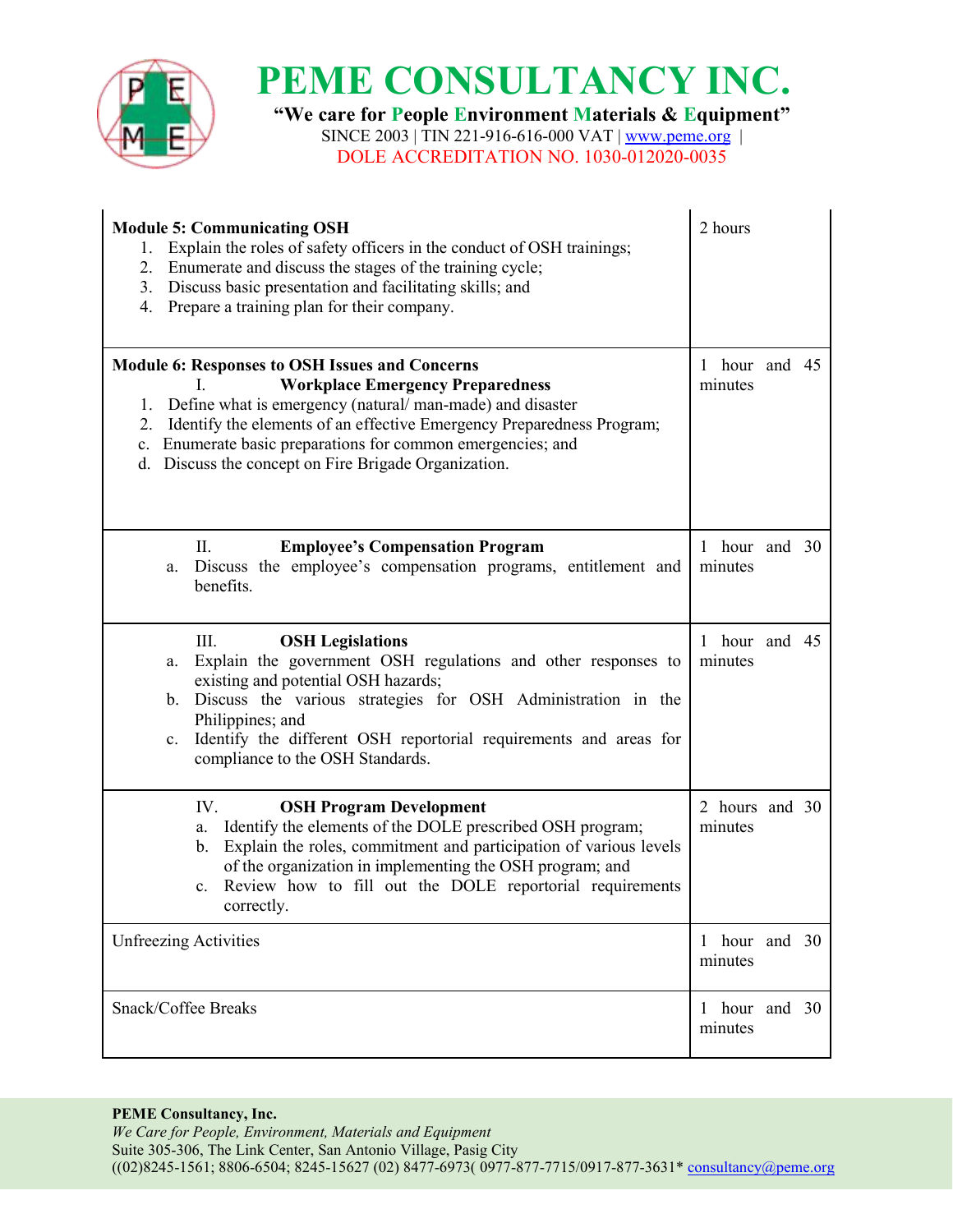



DOLE ACCREDITATION NO. 1030-012020-0035

| Registration, Opening, Pre- test, Post Test, Re-Entry Planning, Evaluation and 2 hours and 15<br>Closing | minutes  |
|----------------------------------------------------------------------------------------------------------|----------|
| <b>Total number of hours:</b>                                                                            | 40 hours |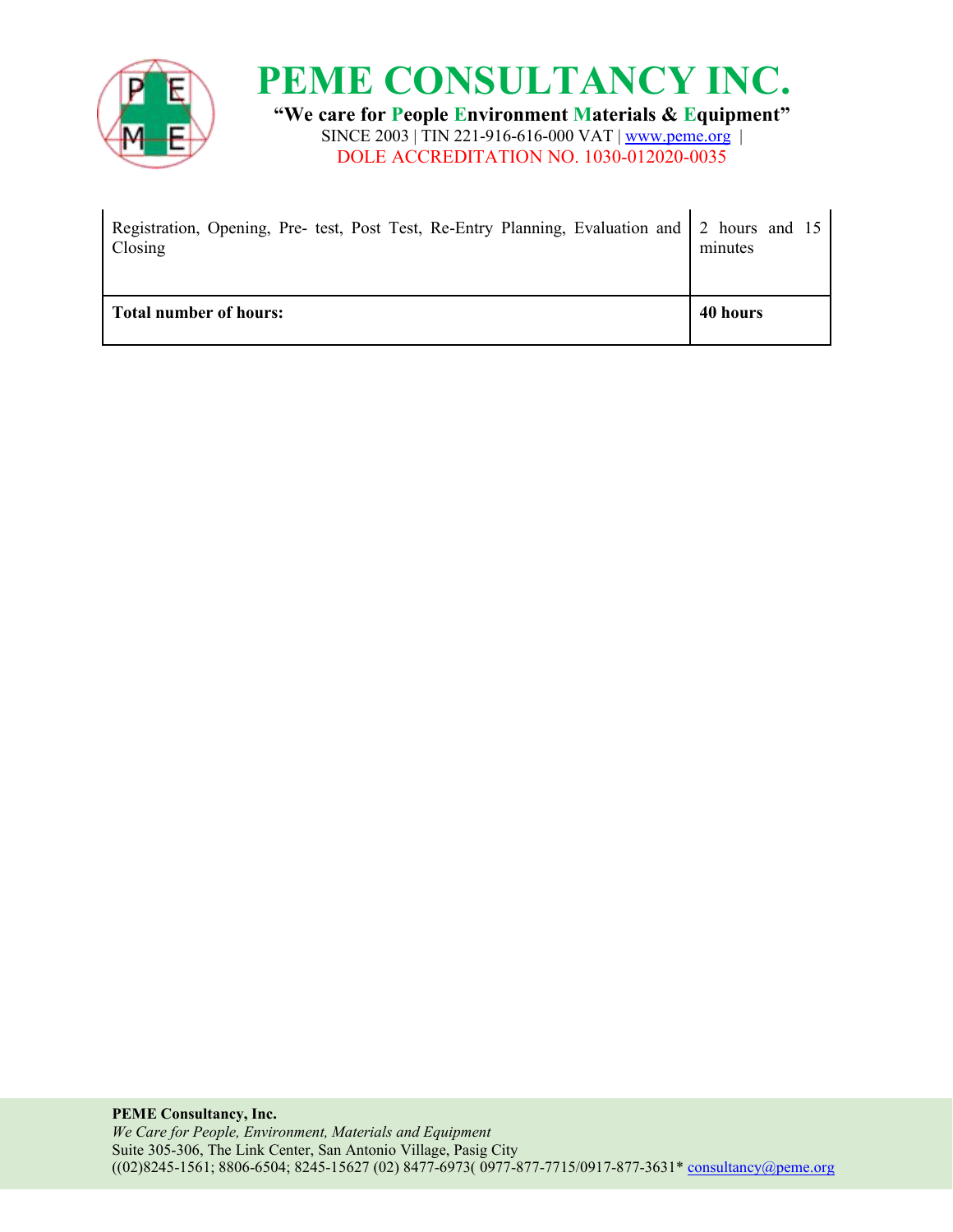

**PEME CONSULTANCY INC. "We care for People Environment Materials & Equipment"** SINCE 2003 | TIN 221-916-616-000 VAT | [www.peme.org](http://www.peme.org) | DOLE ACCREDITATION NO. 1030-012020-0035

### **ADVANCED OCCUPATIONAL SAFETY & HEALTH TRAINING COURSE - LOSS CONTROL MANAGEMENT (LCM)**

I. This is a prescribed training of DOLE-OSHC for those who will create a system for the proper implementation of safety and health program in the workplace that is focused in controlling losses before exposures become eventuated.

### II. **Rationale:**

The consequence to exposure to unsafe acts and conditions are accidents. And these accidents cannot just be eliminated without carefully evaluating what causes them as these are the hazards that ail the workplace. After understanding hazards (unsafe acts and conditions) as immediate causes of accidents, it must be time to implement a more meaningful plan to control these hazards by strategically correcting these hazards at its sources; the personal factors and job factors. The best way to do this is to develop and establish programs that will treat these factors.

In Loss Control Management Program, the establishment of treatment mechanism of job and personal factors that will control unsafe acts and conditions are discussed.

Intended for: Safety Officer3, Supervisors, engineers, managers and members of the Health and Safety **Committee** 

### III. **OBJECTIVES**

Loss Control Management Training will enable participants to:

- A. Plan, organize and create strategic plans and procedures on the control of accident risk; and
- B. Develop programs that will address both the human factors and the job factors.